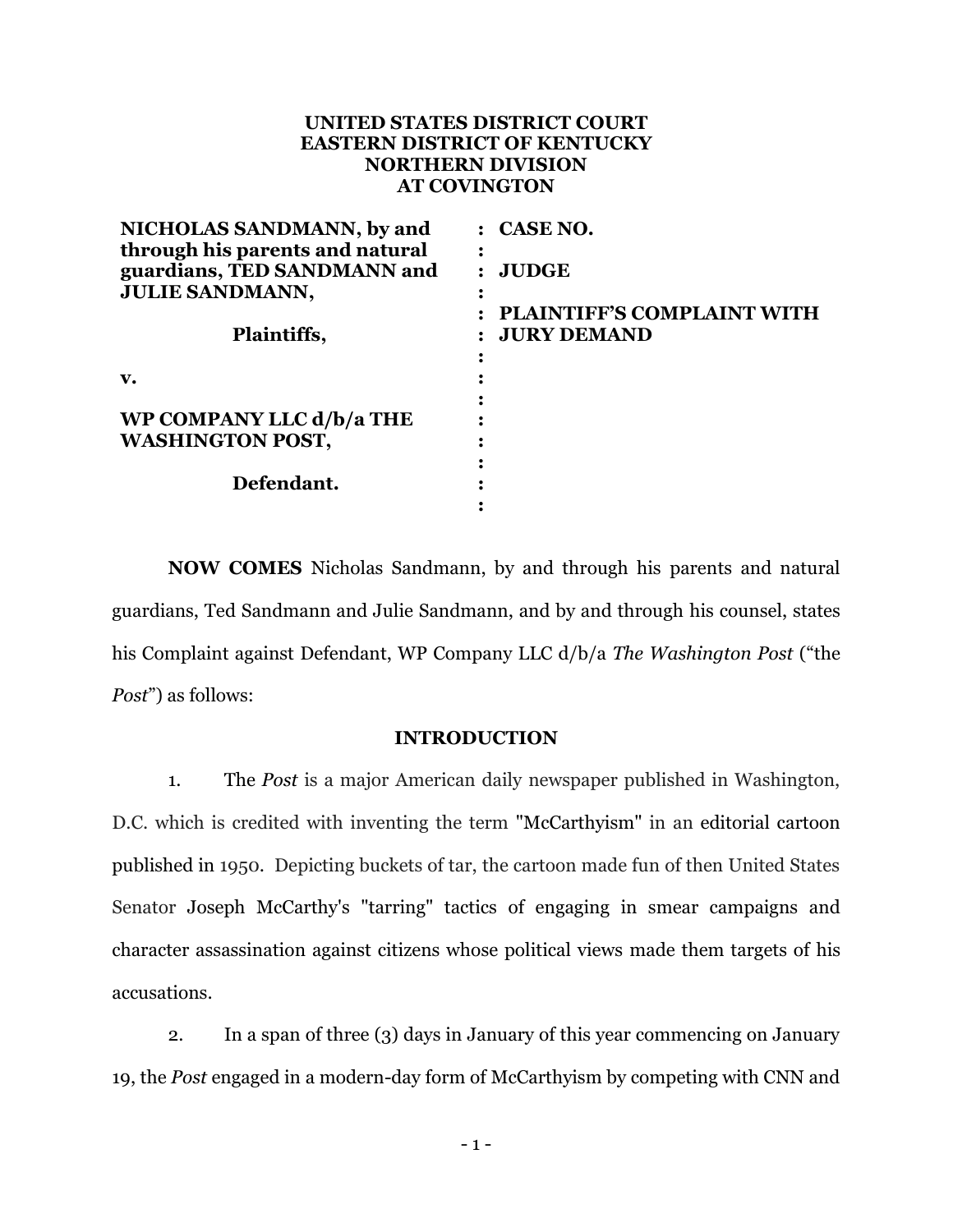NBC, among others, to claim leadership of a mainstream and social media mob of bullies which attacked, vilified, and threatened Nicholas Sandmann ("Nicholas"), an innocent secondary school child.

3. The *Post* wrongfully targeted and bullied Nicholas because he was the white, Catholic student wearing a red "Make America Great Again" souvenir cap on a school field trip to the January 18 March for Life in Washington, D.C. when he was unexpectedly and suddenly confronted by Nathan Phillips ("Phillips"), a known Native American activist, who beat a drum and sang loudly within inches of his face ("the January 18 incident").

4. Nicholas stood quietly and respectfully for several minutes after being targeted and bullied by Phillips and Nicholas' body language remained non-aggressive and passive throughout the incident.

5. Nicholas is 16-years of age, is 5'9" in height and weighs 115 pounds.

6. The school field trip to the Nation's capital was the first out-of-state trip Nicholas had ever taken without being with his family.

7. In targeting and bullying Nicholas by falsely accusing him of instigating the January 18 incident, the *Post* conveyed that Nicholas engaged in acts of racism by "swarming" Phillips, "blocking" his exit away from the students, and otherwise engaging in racist misconduct.

8. The *Post* ignored basic journalist standards because it wanted to advance its well-known and easily documented, biased agenda against President Donald J. Trump ("the President") by impugning individuals perceived to be supporters of the President.

9. As a 16-year old secondary school student, Nicholas' political beliefs are anything but established and entrenched in his young mind.

- 2 -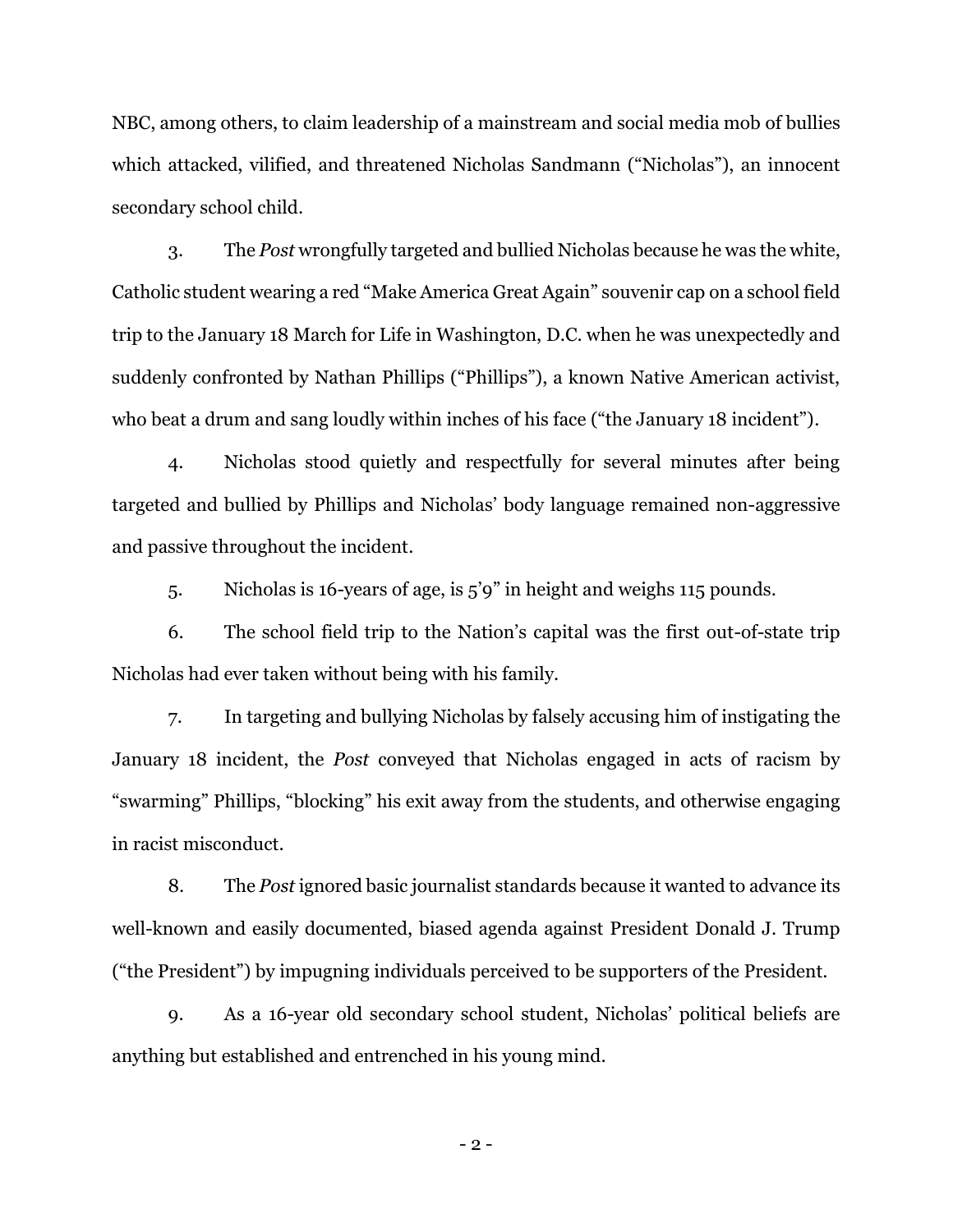10. Nicholas has zero history of political activism or aggressiveness and did not exhibit any such conduct even when confronted with unbridled racist attacks by activist bullies at the National Mall.

11. The *Post's* campaign to target Nicholas in furtherance of its political agenda was carried out by using its vast financial resources to enter the bully pulpit by publishing a series of false and defamatory print and online articles which effectively provided a worldwide megaphone to Phillips and other anti-Trump individuals and entities to smear a young boy who was in its view an acceptable casualty in their war against the President.

12. Unlike the *Post's* abuse of the profession of journalism, Plaintiffs do not bring this lawsuit to use the judicial system to further a political agenda. This lawsuit is brought against the *Post* to seek legal redress for its negligent, reckless, and malicious attacks on Nicholas which caused permanent damage to his life and reputation.

13. The *Post* bullied an innocent child with an absolute disregard for the pain and destruction its attacks would cause to his life.

14. The *Post* proved itself to be a loud and aggressive bully with a bully pulpit.

15. In this country, our society is dedicated to the protection of children regardless of the color of their skin, their religious beliefs, or the cap they wear.

16. But the *Post* did not care about protecting Nicholas. To the contrary, the *Post* raced with a reckless disregard of the facts and truth because in this day and time there is a premium for being the first and loudest media bully.

17. The *Post* wanted to lead the charge against this child because he was a pawn in its political war against its political adversary – a war so disconnected and beyond the comprehension of Nicholas that it might as well have been science fiction.

- 3 -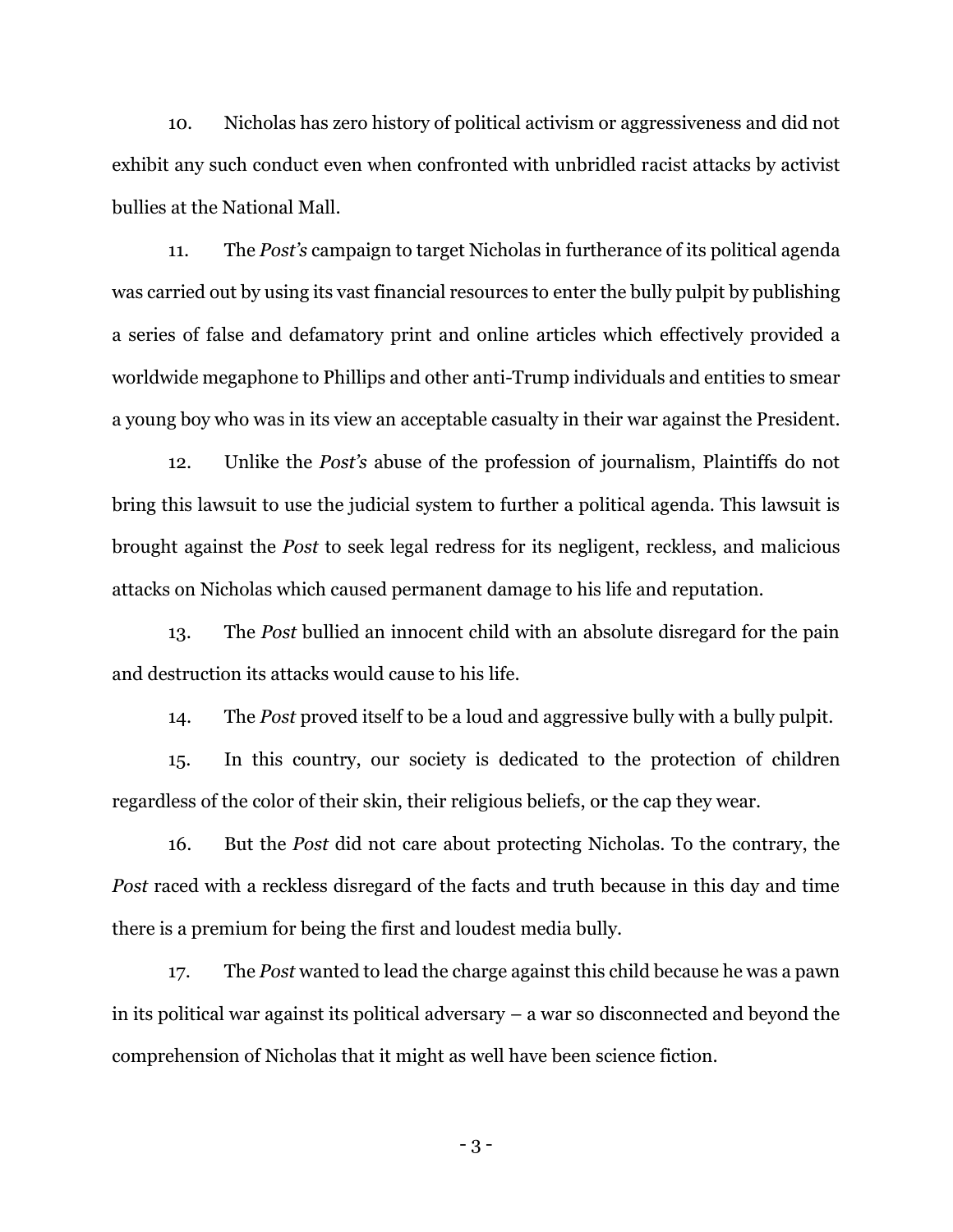18. The *Post* must be dealt with the same way every bully is dealt with and that is hold the bully fully accountable for its wrongdoing in a manner which effectively deters the bully from again bullying other children. In a civil lawsuit, punishment and deterrence is found in awarding money damages to the victim and target of the bully.

19. In order to fully compensate Nicholas for his damages and to punish, deter, and teach the *Post* a lesson it will never forget, this action seeks money damages in excess of Two Hundred and Fifty Million Dollars (\$250,000,000.00) – the amount Jeff Bezos, the world's richest person, paid in cash for the *Post* when his company, Nash Holdings, purchased the newspaper in 2013.

### **THE JANUARY 18 INCIDENT**

20. On January 18, 2019, Nicholas attended the March for Life on a school trip chaperoned by sixteen adults, nine of whom were faculty members at Nicholas' school, Covington Catholic High School ("CovCath").

21. Nicholas and his classmates were instructed to meet at the steps of the Lincoln Memorial at the National Mall by 5:00 p.m. to catch their buses for the return trip to Kentucky.

22. Nicholas was wearing a red cap Make America Great Again cap ("MAGA cap") that he had purchased that day as a souvenir.

23. While at the National Mall, a small group of adult gentlemen who describe themselves as Hebrew Israelites – a known hate group – began verbally assaulting and taunting Nicholas and his CovCath classmates with, including but not limited to, threats of physical violence and vitriol, calling the students "incest babies," "dirty ass crackers," and "future school shooters."

 $-4-$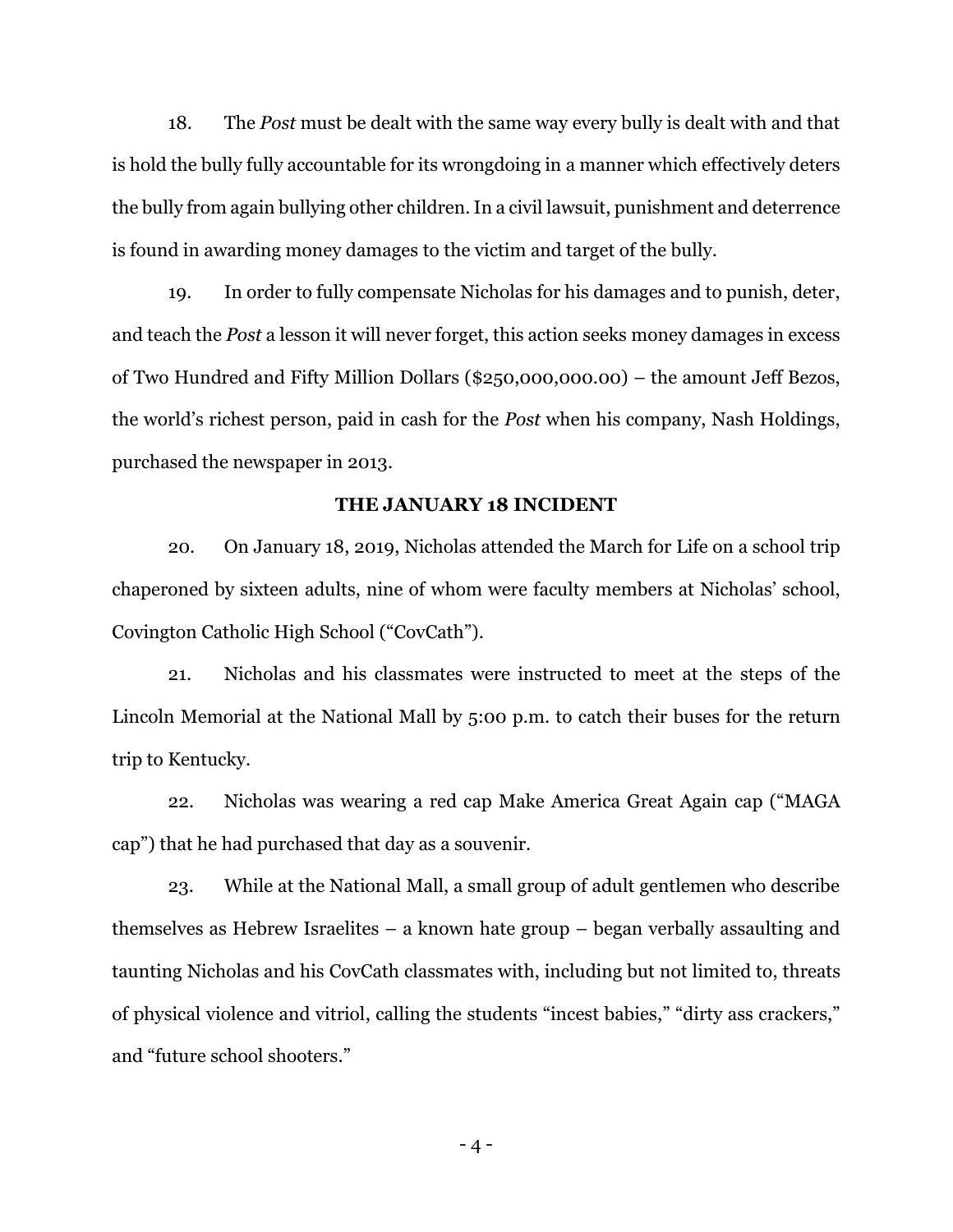24. One of Nicholas' classmates requested and received permission from a school chaperone to engage in CovCath school sports cheers in an effort to ignore and drown out the hate speech being hurled at them by the Hebrew Israelites.

25. The school cheer is intended and undertaken to promote unity and school pride and should have been correctly seen as a positive act, not a racist act.

26. During the school cheer, Phillips and a small group of his companions – all of whom had been participating in the Indigenous Peoples March at the National Mall that day – instigated a confrontation with Nicholas and his CovCath classmates.

27. Rather than focusing their attention on the Hebrew Israelites, who had been relentlessly insulting both the teenagers for almost an hour and the Native Americans attending the Indigenous Peoples March before that, Phillips and his activist companions approached the CovCath students from a distance while beating drums, singing, dancing, and carrying cameras to capture the confrontation on video.

28. Apparently, Phillips, a phony war hero, was too intimidated by the unruly Hebrew Israelites to approach them, the true troublemakers, and instead chose to focus on a group of innocent children – a much safer endeavor for activist tactics of intimidation.

29. When Phillips first approached them, many of the CovCath students "felt like he was coming into their group to join in with the students' cheers."

30. Phillips intentionally walked up to the crowd of CovCath students.

31. The CovCath students did not move toward Phillips or otherwise actively approach or surround Phillips.

32. Nicholas and the students merely acquiesced in Phillips' election to enter their group and beat his drum within inches of Nicholas' face.

- 5 -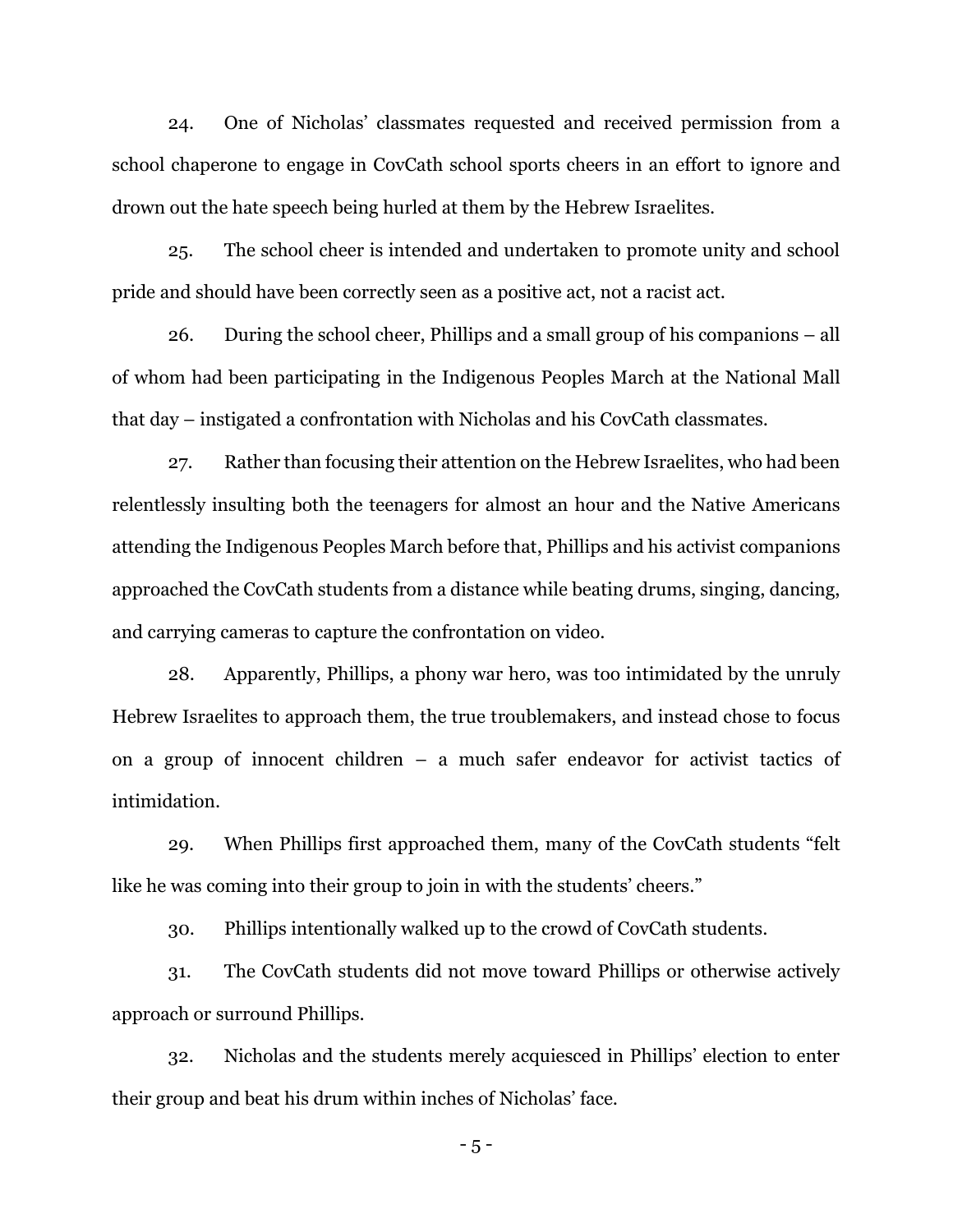33. Once within their group, Phillips freely moved about, briefly walking up to certain students within the group, which included many children who were not CovCath students.

34. Phillips then walked directly up to where Nicholas was standing on the steps of the Lincoln Memorial so that he could confront Nicholas and bully him by getting in his face.

35. Phillips, a 64-year-old man attired in Native American garb and a stranger to Nicholas, continued to beat his drum and sing loudly within inches of Nicholas' face for several minutes while staring at Nicholas.

36. Contrary to his false statements in media interviews after the January 18 incident that he was trying to move to the top of the steps of the Lincoln Memorial, Phillips approached the students from a distance and walked past clear pathways to the steps to the Lincoln Memorial.

37. Moreover, when Phillips then waded into the students' crowd and specifically confronted Nicholas, Phillips never made any attempt to move past, around, or away from Nicholas even though he could have done so at any time.

38. Prior to being directly confronted by Phillips, Nicholas had not noticed Phillips at the National Mall.

39. Nicholas did not confront Phillips.

40. Nicholas did not move toward Phillips.

41. Nicholas did not make any movement to block Phillips' path or prevent Phillips from physically moving wherever he wished.

42. Nicholas was startled and confused by the actions of Phillips in singling him out and confronting him.

- 6 -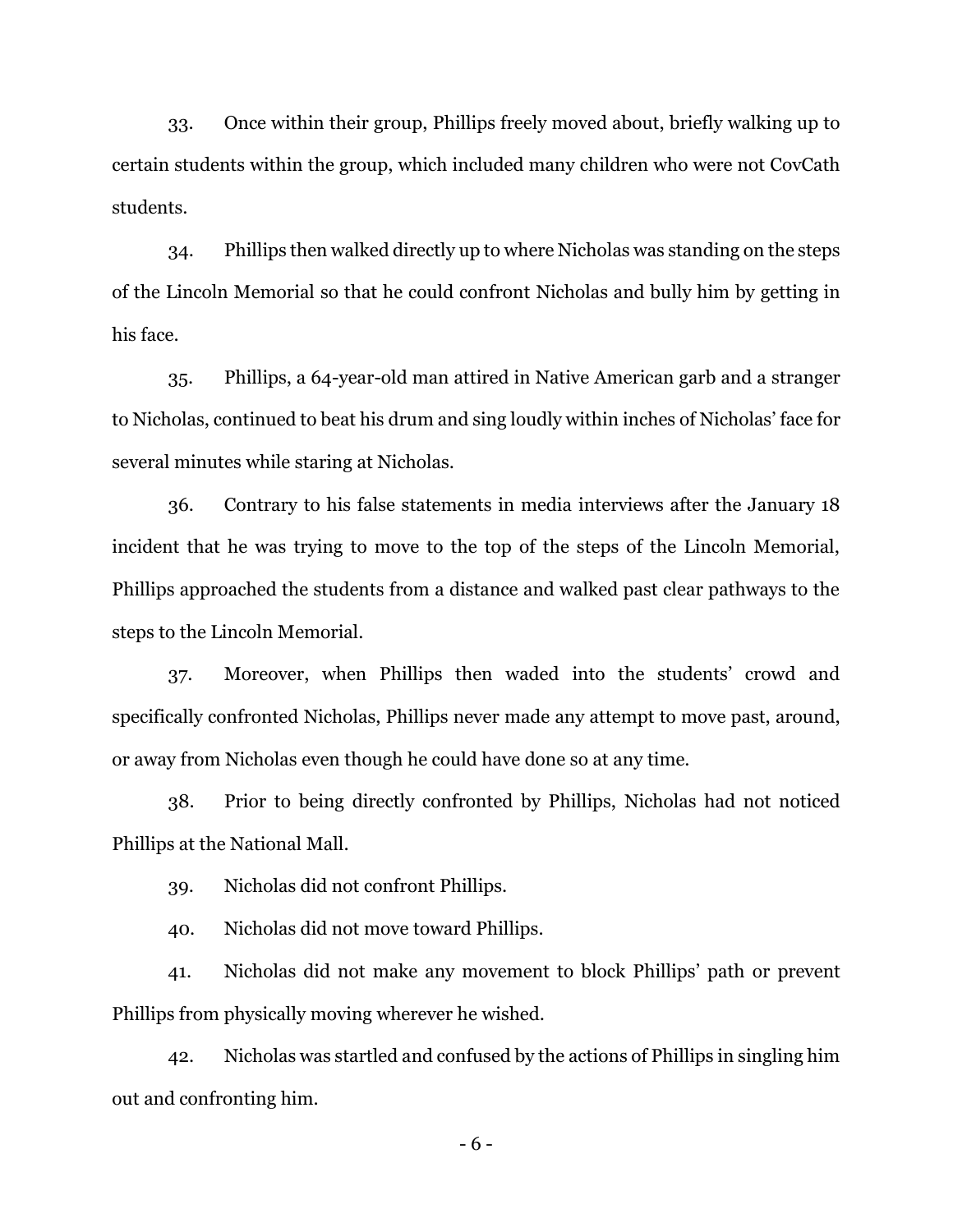43. During the confrontation instigated by Phillips, Nicholas stood still as he was concerned that turning away from Phillips might be considered a sign of disrespect.

44. While he stood there with Phillips beating a drum near his face and singing loudly, Nicholas remained silent and did not utter a single word to Phillips.

45. Nicholas did not make any gestures by hand or otherwise toward Phillips.

46. Nicholas made only one gesture while being confronted by Phillips – he quietly signaled a classmate to refrain from responding to profanity-laced insults being directed at the student by one of Phillips' companions.

47. At all times, Nicholas acted respectfully, responsibly, appropriately, and in a manner consistent with the values instilled upon him by his family and his religious faith.

48. The confrontation ended when Nicholas and his fellow CovCath students were instructed to board the buses.

49. Indeed, when Nicholas walked away quietly to board the bus, Phillips turned away from the Lincoln Memorial and outwardly celebrated some perceived "win" over Nicholas and his CovCath classmates, with his companion shouting "I got him, man, I got him! … We won grandpa, we fucking won grandpa!"

50. During the January 18 incident, Nicholas:

(a) did not swarm or otherwise actively surround Phillips;

(b) did not target or confront Phillips;

(c) did not assault or physically intimidate Phillips in any manner;

(d) did not move from where he was standing when Phillips approached him;

(e) did not block Phillips' path or egress;

- 7 -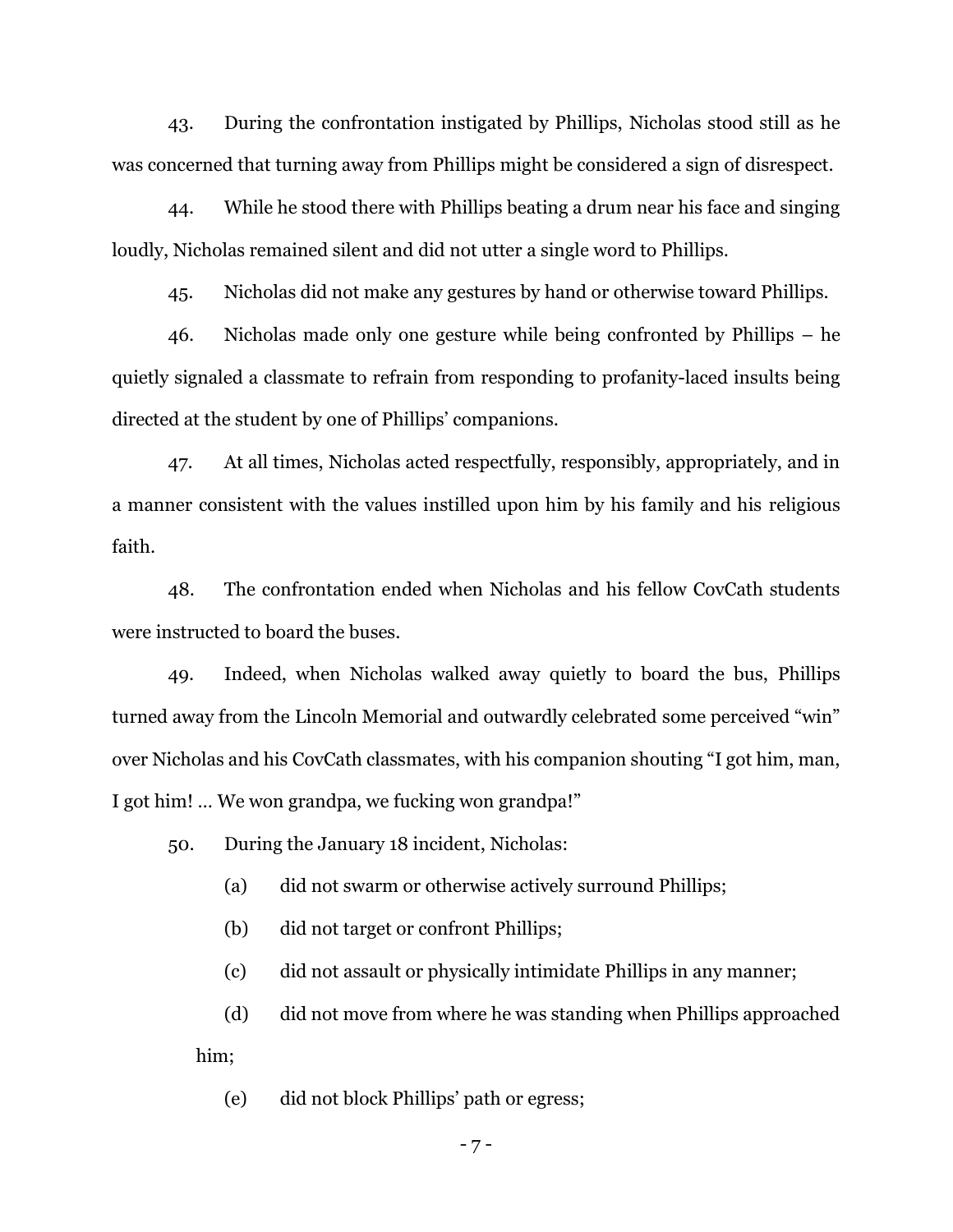- (f) did not taunt or mock Phillips or anyone else present;
- (g) did not utter a single word toward Phillips;
- (h) did not engage in chanting, jeering, or clapping with or at Phillips;

(i) did not taunt or hurl any political chant or racial slur at anyone, including Phillips, any other Native American, or the Hebrew Israelites; and

(j) did not engage in any conduct whatsoever that could be accurately described or characterized as racist.

51. On January 19, 20 and 21, the *Post* ignored the truth and falsely accused Nicholas of, among other things, "accost[ing]" Phillips by "suddenly swarm[ing]" him in a "threaten[ing]" and "physically intimidat[ing]" manner as Phillips "and other activists were wrapping up the march and preparing to leave," "block[ing]" Phillips path, refusing to allow Phillips "to retreat," "taunting the dispersing indigenous crowd," chanting "build that wall," "Trump2020," or "go back to Africa," and otherwise engaging in racist and improper conduct which ended only "when Phillips and other activists walked away."

#### **ONLINE VIDEOS OF THE JANUARY 18 INCIDENT**

52. On the evening of January 18, 2019, at 7:33 p.m., Kaya Taitano, a participant in the Indigenous Peoples March, posted online a selectively edited 59 second video depicting only a small portion of the interaction between Nicholas and Phillips, and later that night, she posted a 3 minute 44 second video. (collectively, the "Taitano Videos").

- 53. The Taitano Videos did not show, among other things:
	- (a) the Hebrew Israelites' misconduct and homophobic, racist slurs directed to the CovCath students;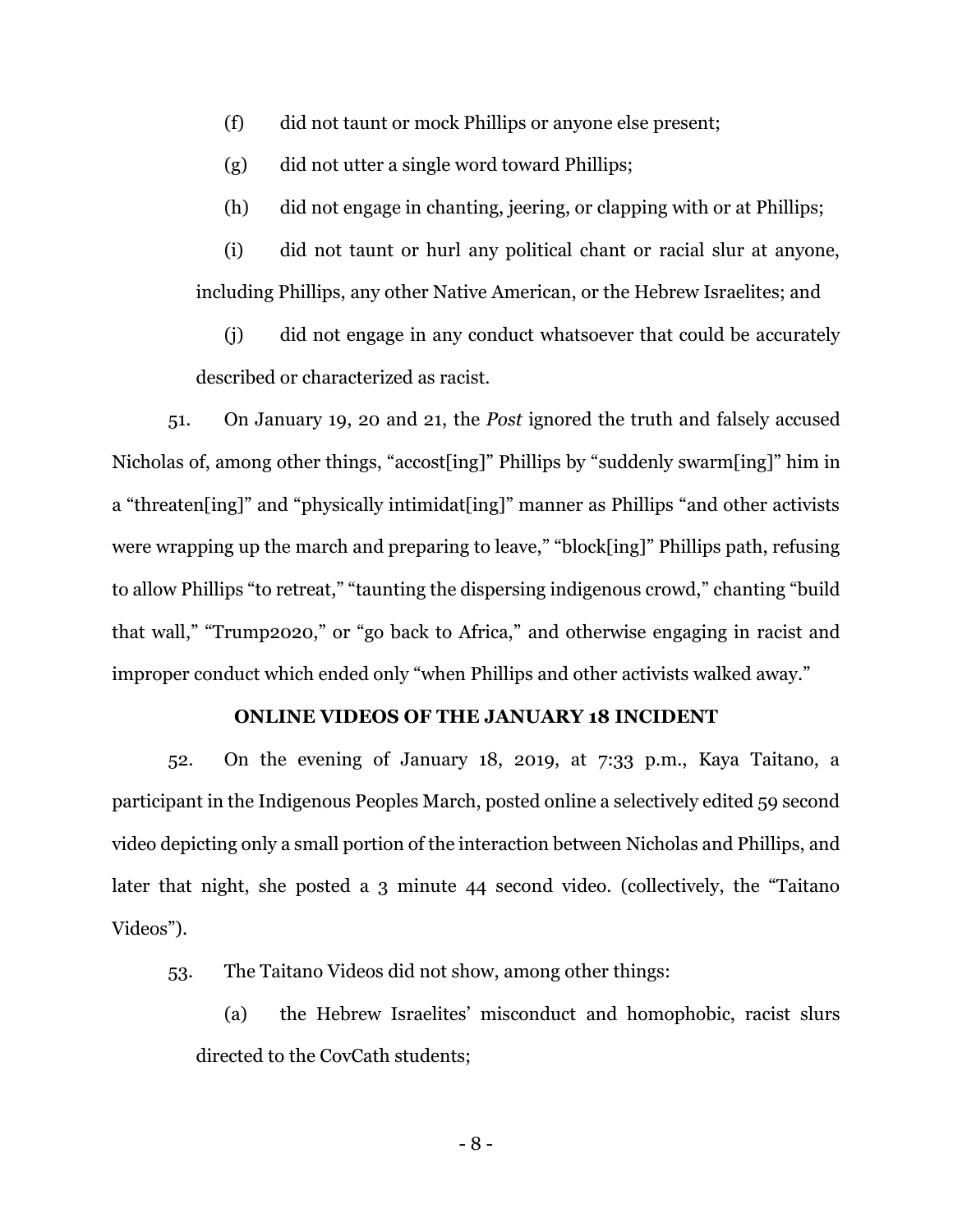(b) that Phillips had approached the students and inserted himself into their area before confronting Nicholas;

(c) that the students were already engaged in school cheers at the time Phillips approached;

(d) Nicholas engaging in any misconduct;

(e) Nicholas making any gesture of any kind except to, at times, awkwardly smile;

(f) Nicholas uttering any words to Phillips or his companions;

(g) Nicholas moving into Phillips' path;

(h) Nicholas blocking Phillips' exit; or

(i) Nicholas physically or verbally threatening Phillips in any manner.

54. At 11:13 p.m. on January 18, 2019, @2020fight, a fake Twitter account with a following of approximately 41,000, tweeted a 1 minute 1 second clip from the Taitano Videos with the comment "This MAGA loser gleefully bothering a Native American protestor at the Indigenous Peoples March." (the "2020fight Video").

55. The 2020fight Video, alone, is reported as having been viewed at least 2,500,000 million times, retweeted 14,000 times, and liked 27,000 times before the account was suspended by Twitter no later than January 21.

56. Snapshots of the 2020fight video show it to have been viewed at least 10.6 million times.

57. According to media reports, the @2020fight account was created in December 2016, tweeted an average of 130 times a day, and was suspicious for its high follower count, unusually high rate of tweets, highly polarized and yet inconsistent political messaging, and the use of someone else's image in the profile photo.

- 9 -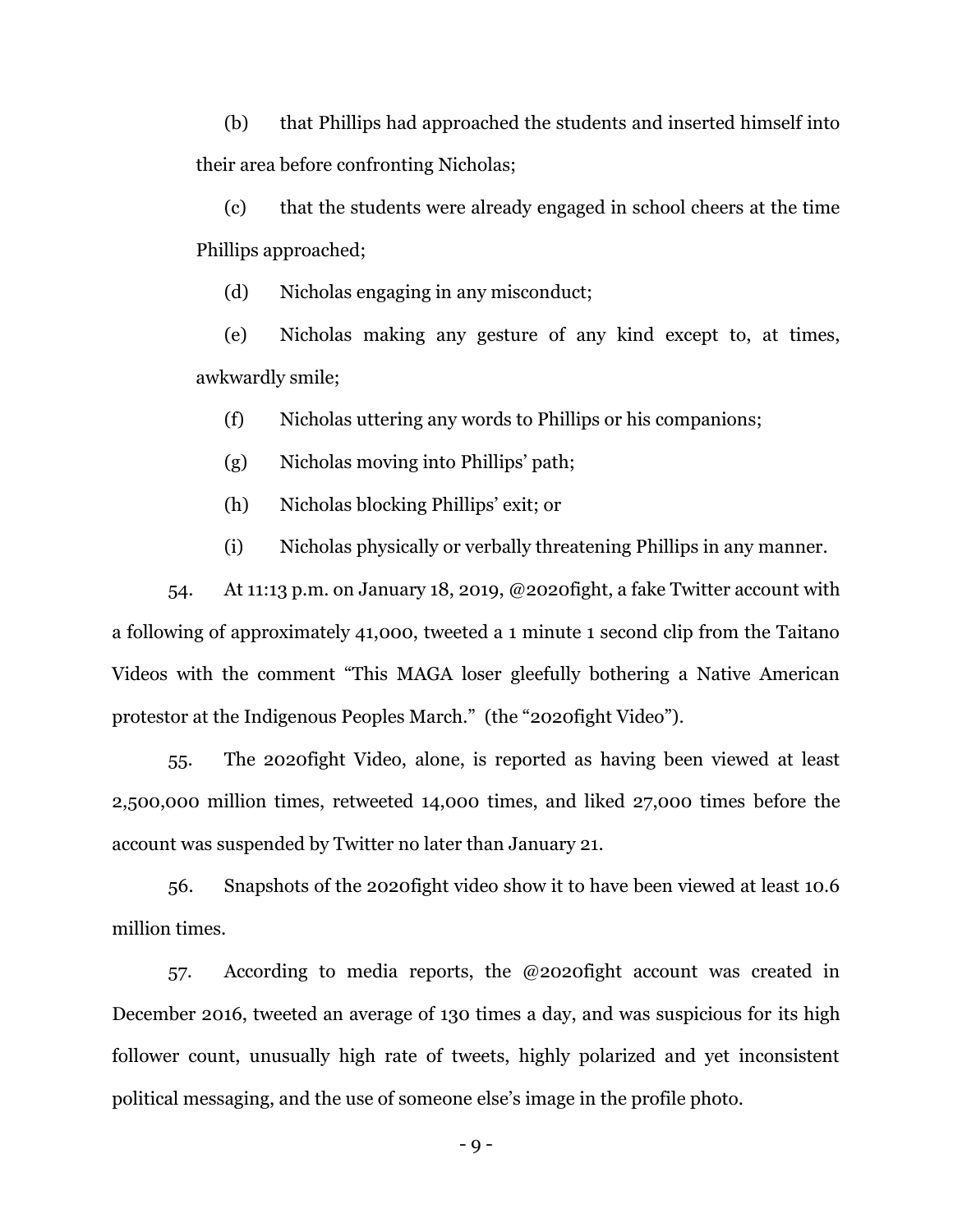58. In fact, as acknowledged by the *Post* on January 23, the @2020fight account was likely a fraudulent account available for sale on Shoutcart.com.

59. By January 23, the *Post* conceded that the @2020fight account that was largely responsible for the edited video going viral *on social media* may have been purchased from Shoutcart.com for that specific purpose.

60. With no investigation into the @2020fight account, the *Post* actively, negligently, and recklessly participated in making the 2020fight Video go viral on social media when on January 19 at 9:21 a.m., *Post* reporter Joe Heim re-posted the 2020fight Video.

61. The *Post* was the one of the first, if not the first, mainstream media outlet to expand coverage of the January 18 incident from social media to mainstream media.

62. *Post* reporter Heim was given credit for contributing to the *Post's* first online article within approximately four (4) hours of his retweet of the 2020fight Video and was listed on the by-line in the *Post's* first print article, along with Antonio Olivo and Cleve R. Wootson, Jr.

63. An accurate video as to what occurred on January 18, 2019, was available online on January 19, 2019, when Shar Yaqataz Banyamyan, one of the Hebrew Israelites who was present for the encounter between Phillips and Nicholas, posted a 1 hour and 46-minute video on Facebook (the "Banyamyan Video").<sup>1</sup>

64. A plethora of relevant video was also available online but ignored by the *Post* and the mainstream and social media mob of bullies which the *Post* sought to lead to further its biased agenda.

 $\overline{a}$ 

<sup>&</sup>lt;sup>1</sup> See [https://www.youtube.com/watch?v=t3EC1\\_gcr34&feature=youtu.be&t=523](https://www.youtube.com/watch?v=t3EC1_gcr34&feature=youtu.be&t=523) (last visited February 17, 2019).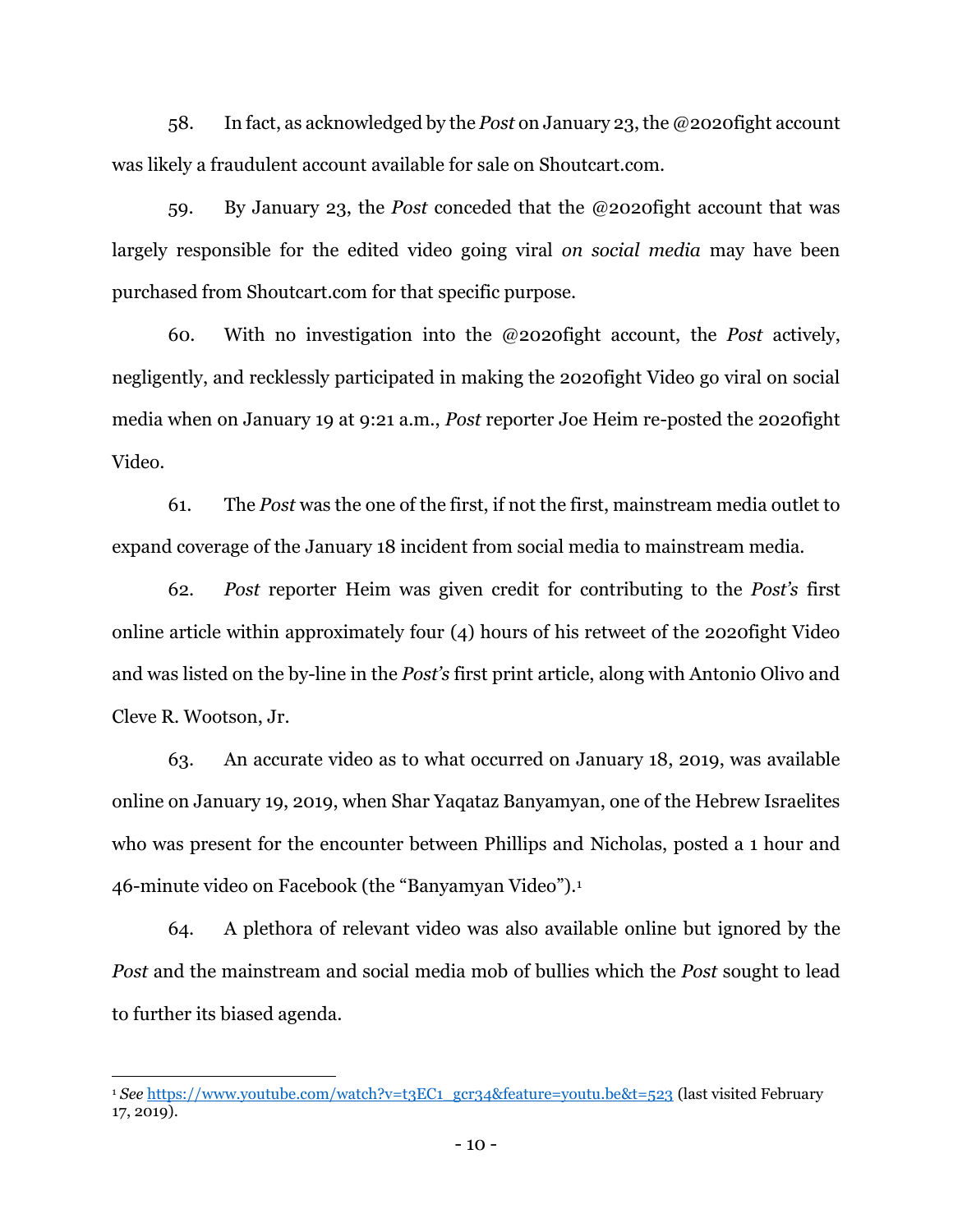65. From online video and fair use of media broadcasts, Nicholas' counsel produced a fourteen-minute video distilling what occurred on January 18, entitled "Nicholas Sandmann: The Truth in 15 Minutes" (the "Sandmann Video"), available at [https://www.youtube.com/watch?v=lSkpPaiUF8s.](https://www.youtube.com/watch?v=lSkpPaiUF8s)

66. The Banyamyan and Sandmann Videos accurately set forth the truth of the January 18 incident.

67. The Banyamyan and Sandmann Videos demonstrate that this incident was intentionally instigated by Phillips and that Nicholas was targeted by a professional activist whose false accusations neatly fit the mainstream and social media's anti-Trump agenda.

68. The Banyamyan and Sandmann Videos demonstrate that Nicholas did not engage in any of the misconduct described by the *Post*.

# **NICHOLAS' STATEMENT AND NBC INTERVIEW**

69. On the afternoon of January 20, in an attempt to stem the threats of physical violence being made against him, his family, and his CovCath classmates, Nicholas made public a statement in which he provided a detailed and accurate factual description of the January 18 incident. A copy of Nicholas' January 20 statement is attached hereto as Exhibit A.

70. On January 23, in a further attempt to stem the threats of physical violence being made against him, his family, and his CovCath classmates, Nicholas gave an interview to Savannah Guthrie on the *Today* show on NBC, in which he reiterated his detailed and accurate factual description of his encounter with Phillips in the face of accusatory questioning by Guthrie.

- 11 -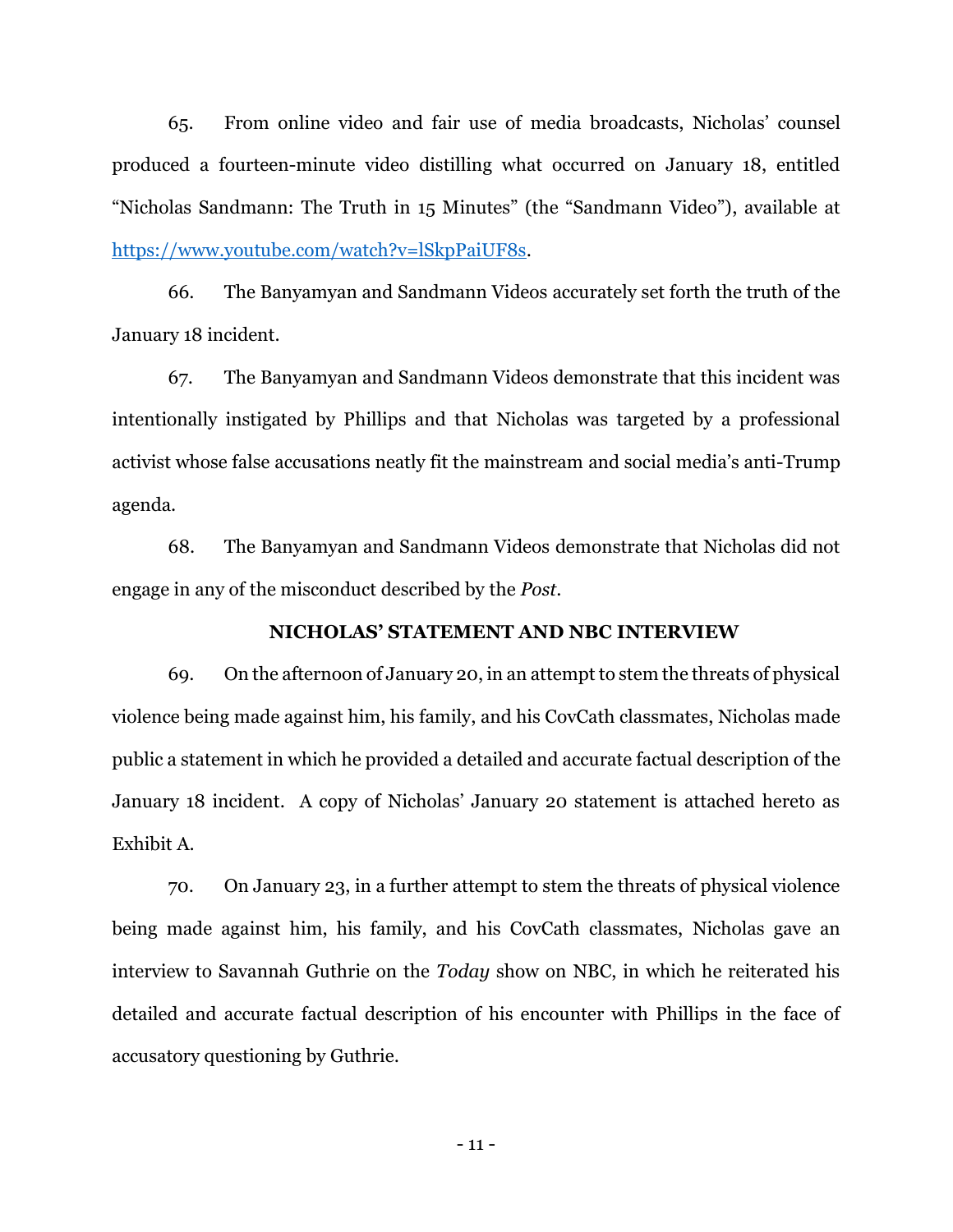#### **AN INVESTIGATION REVEALS THE TRUTH**

71. The *Post* did not conduct a proper investigation before publishing its false and defamatory statements of and concerning Nicholas.

72. A false and defamatory statement of and concerning Nicholas was also published by the Diocese of Covington on January 19 before a proper investigation had been conducted by the Diocese.

73. Subsequently, the Diocese of Covington retained through its counsel a third-party investigative firm, Greater Cincinnati Investigation, Inc. ("GCI"), to formally determine what occurred during the January 18 incident at the National Mall.

74. On February 11, 2019, GCI issued its Final Investigative Report (the "GCI Report"), a true and correct copy of which is attached hereto as Exhibit B.

75. On February 11, 2019, Diocese Bishop Foys released the GCI Report and said in a letter to the Covington Catholic parents that the GCI Report exonerated the students and demonstrated that the students did not instigate the incident at the Lincoln Memorial. A true and correct copy of said letter is attached hereto as Exhibit C.

76. The GCI Report is entirely consistent with all video evidence as well as statements issued by Nicholas and other CovCath students and chaperones.

77. According to the GCI Report, four (4) licensed investigators spent approximately 240 man hours investigating the incident, interviewed 43 students and 13 chaperones, reviewed approximately 50 hours of Internet activity, and attempted to interview Phillips, who failed to respond to phone calls, emails, or investigators who waited outside his home for 6 hours and left a note asking him to contact them.

78. The GCI Report made the following key findings:

- 12 -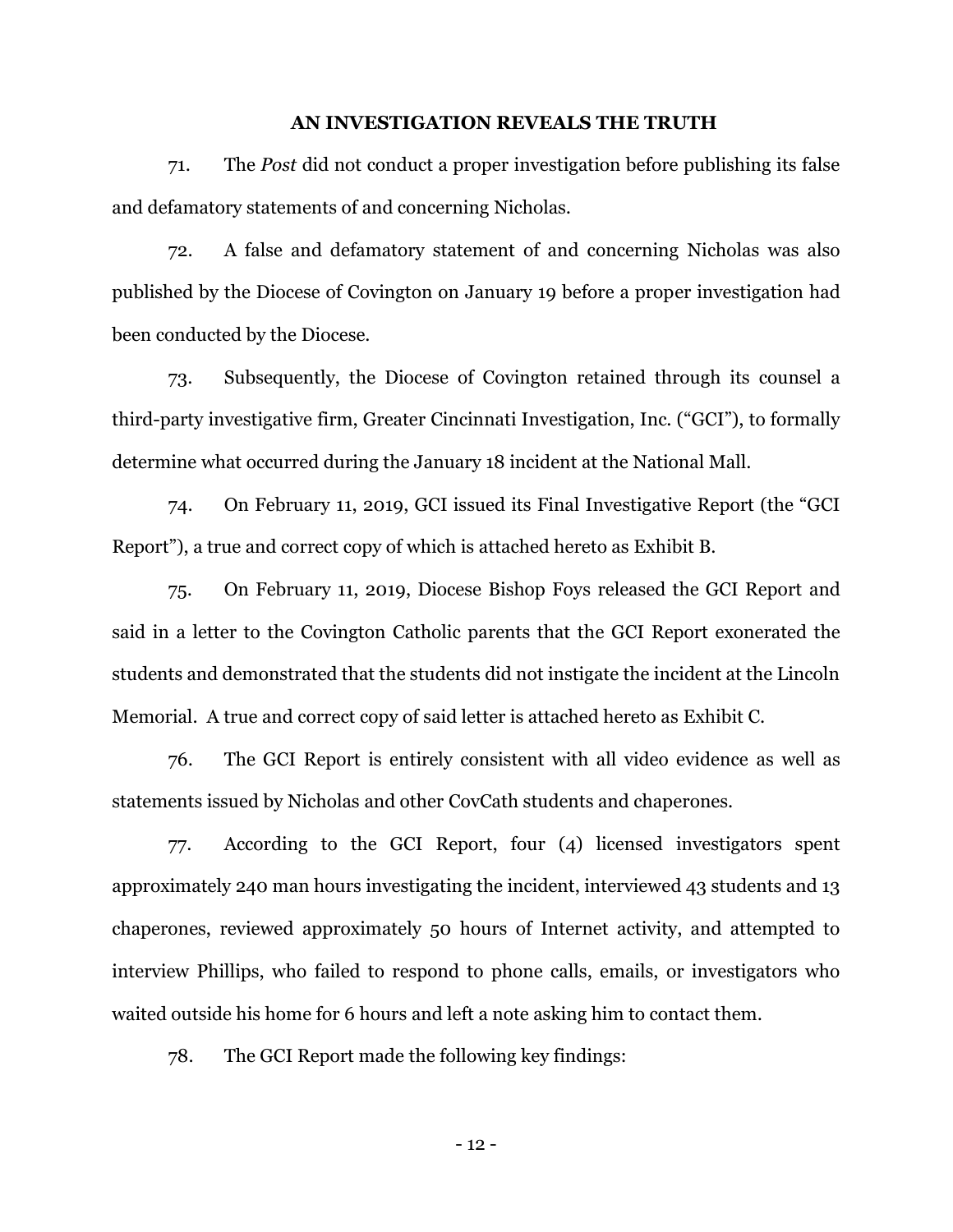(a) Nicholas' January 20 statement accurately reflects the January 18 incident.

(b) There was "no evidence that students responded [to the Black Hebrew Israelites] with any offensive or racist statements of their own."

(c) The students asked their chaperones if they could perform school cheers to drown out the Hebrew Israelites' invective, and upon receiving approval, they performed the same cheers that are commonly performed at football or basketball games.

(d) There was "no evidence that the students performed a 'Build the Wall' chant."

(e) Defendant Phillips approached the Covington Catholic students.

(f) There was "no evidence of offensive or racist statements by students to Mr. Phillips or members of his group."

(g) The majority, if not all, of the MAGA hats being worn by students were purchased before, during, or after the March for Life.

(h) In previous years, some students had purchased 'Hope' hats in support of President Obama.

(i) "Mr. Phillips' public interviews contain some inconsistencies. . . ."

# **PHILLIPS' INCONSISTENT AND FALSE CLAIMS**

79. Phillips is known to have given at least six interviews to mainstream media, including the *Post*, *CNN, The Associated Press, Detroit Free Press, MSNBC, and Democracy Now*.

80. The accusations of Phillips and his companions, as published by the *Post* and the others identified above are remarkable in their inconsistency with each other.

- 13 -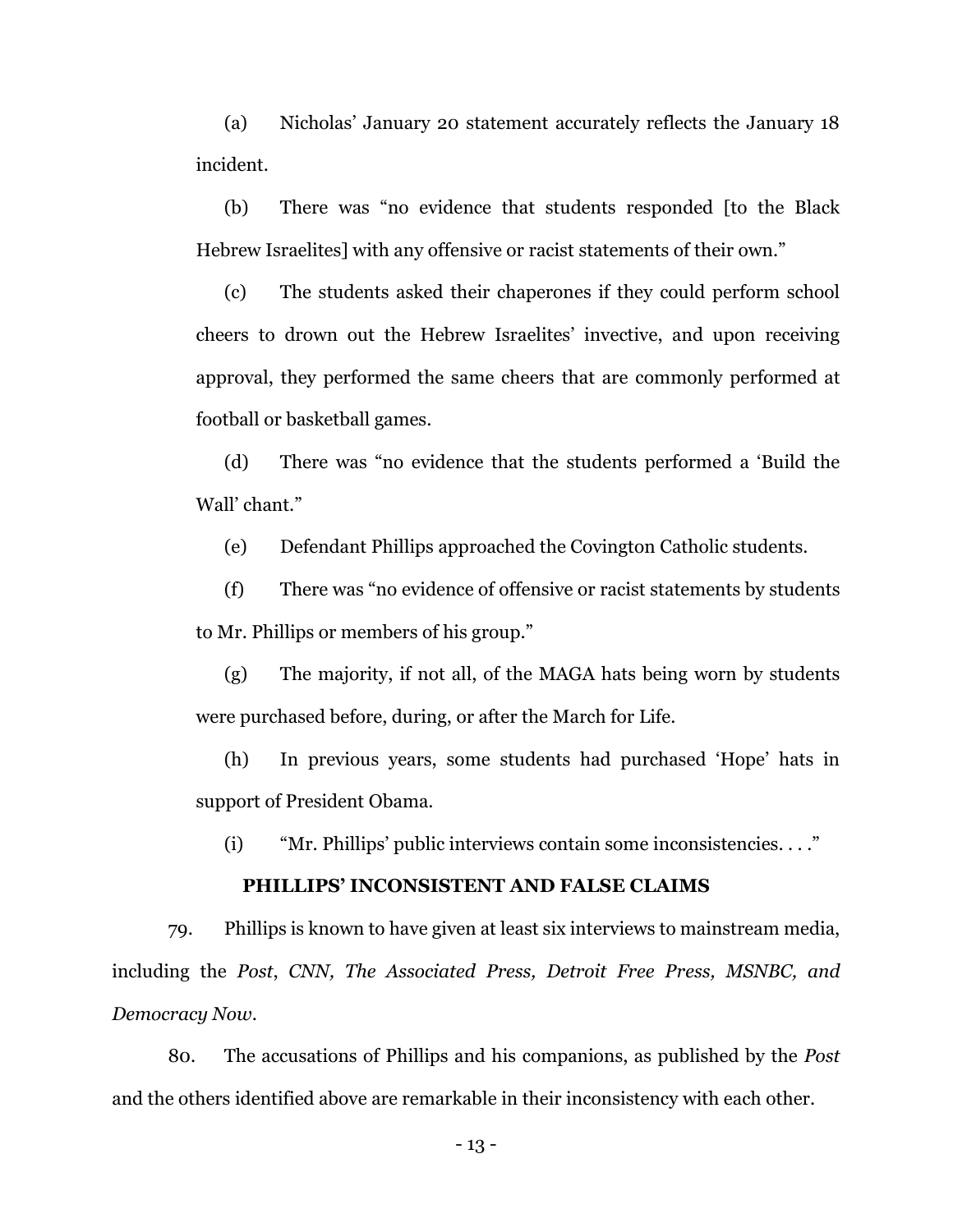81. According to the first *Post* print article, Phillips stated that the students "suddenly swarmed around him as he and other activists were wrapping up the march."

82. According to *The Associated Press*, Phillips stated that "he felt compelled to get between two groups with his ceremonial drum to defuse a confrontation."

83. According to the first *Post* online article, Phillips said he was trying to "exit out of this situation and finish my song at the Lincoln Memorial."

84. According to the second *Post* print article, "Phillips said he was trying to reach the top of the memorial, where friends were standing."

85. According to *Democracy Now!*, Phillips stated that "I wasn't focusing on anybody except taking the youth out of there, the Indigenous youth that was with me, out of that situation, and that's when Mr. Sandmann stood in front of me and blocked my path."

86. According to the first *Post* print article, Phillips stated that it "was getting ugly" and he needed to find "an exit out" of there, but Nicholas "blocked [his] way and wouldn't allow me to retreat."

87. But according to the second *Post* print article, Phillips queried "why should I go around him?"

88. Despite Phillips' claim that the students yelled "build that wall," "go back to Africa," and "go back to the reservation," no video evidence exists substantiating this accusation.

89. Despite an attorney for the Lakota People Law Project, Chase Iron Eyes', claim as reported in the first *Post* print article that the incident "ended when Phillips and other activists walked away" and Phillips' claim that he was trying to reach the top of the

- 14 -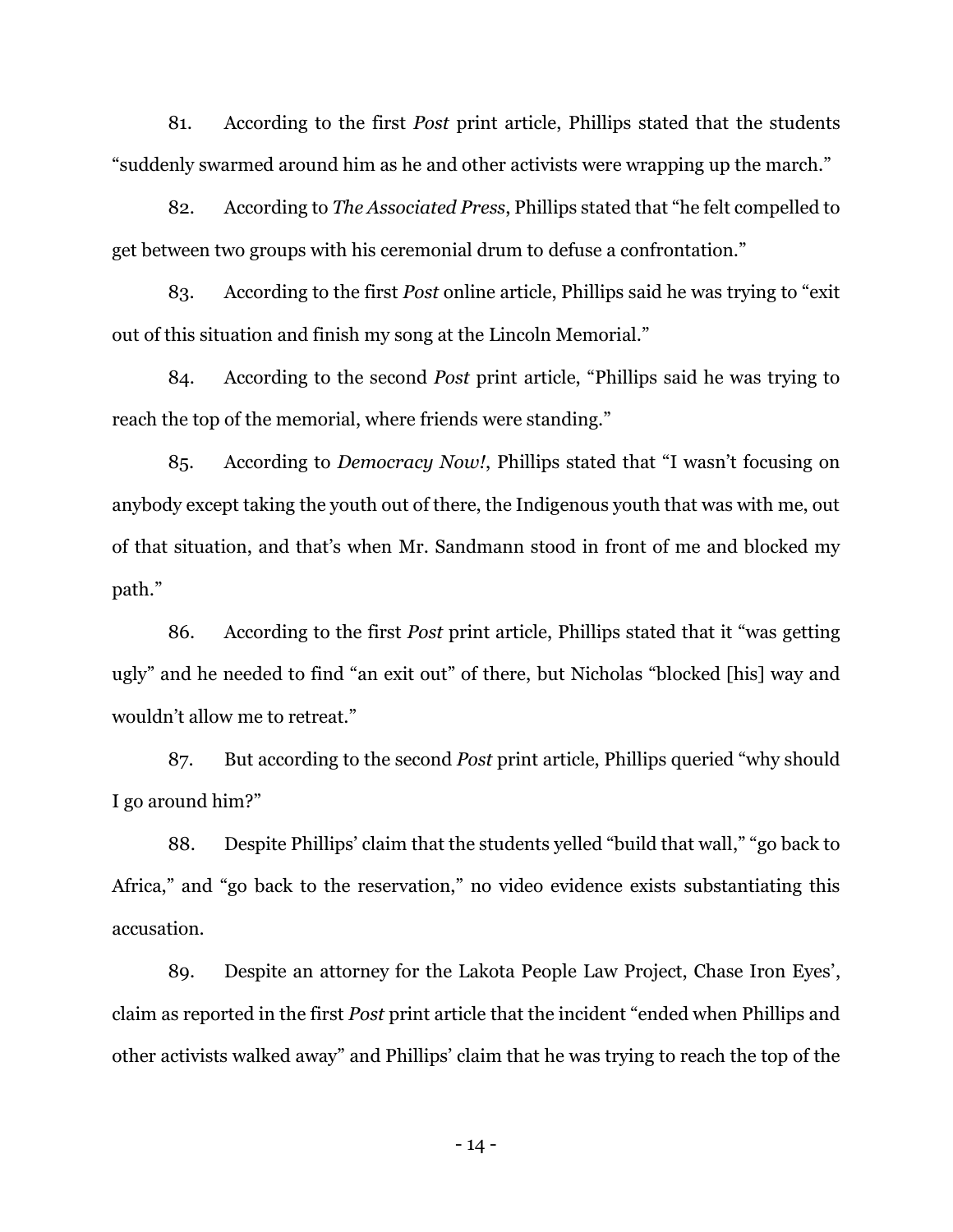steps, the incident ended only when Nicholas left for his bus and Phillips then turned away from the top of the stairs and celebrated his perceived "win" with his companions.

90. Despite Phillips' claims that the students left because they were "running from the police," the video evidence and statements of witnesses demonstrate that the students left to catch their buses.

91. Although Phillips has previously claimed to have served in Vietnam, it is now evident that though Phillips was in the Marines, he was never deployed overseas.

### **THE** *POST* **COVERAGE**

92. The *Post* rushed to lead the mainstream media to assassinate Nicholas' character and bully him, publishing their first article no later than 1:37 p.m. January 19. This story was not "hot" or "breaking news." To the extent the *Post* performed any investigation at all into what occurred, its unreasonable investigation did not take long, and contrary information did not stop it from publishing its first story in its Sunday newspaper the next day. One of the reporters on the story first retweeted the video approximately four hours before receiving credit for the *Post's* first article. In the intervening time, the *Post* apparently managed to track down and interview Phillips, write a story, and fan the flames of the social media mob into a mainstream media frenzy of false attacks and threats against Nicholas.

93. In the *Post's* own words – albeit a far cry from the true scope of the false and defamatory accusations it made against Nicholas – the readers of the *Post's* coverage were "licensed to conclude that the students saw [Phillips] from afar, targeted him and advanced." Of course, the *Post's* readers were also licensed to falsely conclude that Nicholas physically and verbally assaulted Phillips while blocking his egress from a mob of students who were similarly engaged in racist conduct.

 $-15 -$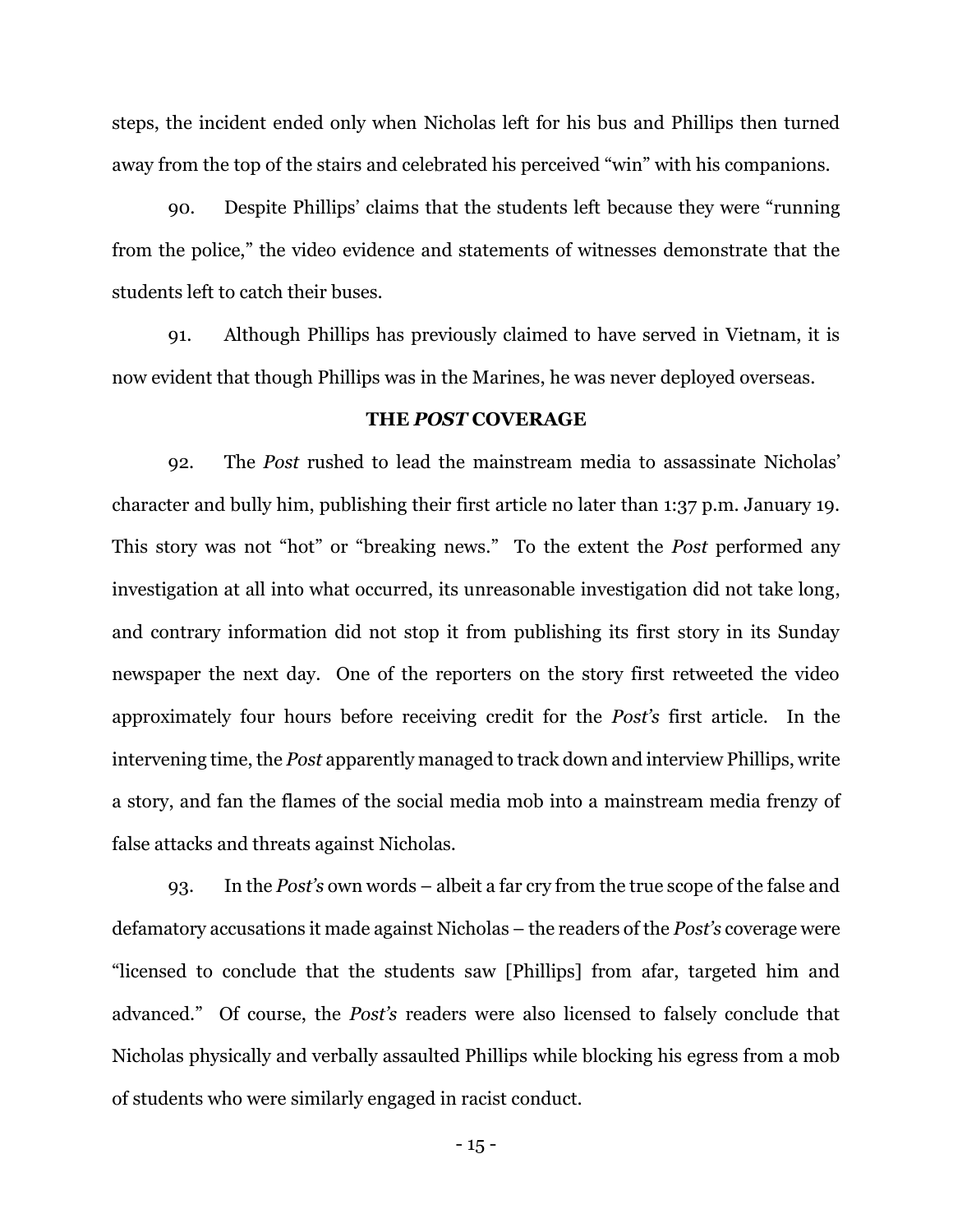94. The *Post*, whose coverage emphasized that Nicholas was wearing a "MAGA" hat, contributed to the rampant cyber-assault and cyber-bullying suffered by Nicholas in the aftermath of its initial reporting which was also undertaken in mass by the mob of other bullies made up of other members of the mainstream media, individuals tweeting on Twitter, church officials, celebrities, and politicians.

95. Even the Twitter platform itself jumped into the bully pulpit and was influenced by early media coverage of the *Post*, as demonstrated when its "moment" feature falsely accused Nicholas and his classmates of "mocking" Phillips. According to reports, a Twitter spokesperson stated "Twitter Curation strives to fairly and accurately contextualize the nature of large conversations on the platform … The original Covington video appeared on Friday night. However, the Curation team did not compile a Moment until additional news media reporting emerged to provide context to the video – this included a source video interview with Nathan Phillips, which was featured in the Moment."

## **PARTIES, JURISDICTION, AND VENUE**

96. Nicholas Sandmann and his parents reside in Kenton County, Kentucky.

97. Nicholas is a 16-year old 11th grade student who attends CovCath, an allmale Catholic high school in Park Hills, Kentucky.

98. The *Post* is a foreign corporation existing under the laws of the State of Delaware with its principal place of business being located at 1301 K. Street NW, Washington, D.C. 20071. The *Post* may be served by delivery of a copy of the summons and complaint to its duly-appointed registered agent, C T Corporation System, 1015 15th Street NW, Suite 1000, Washington, D.C. 20005.

- 16 -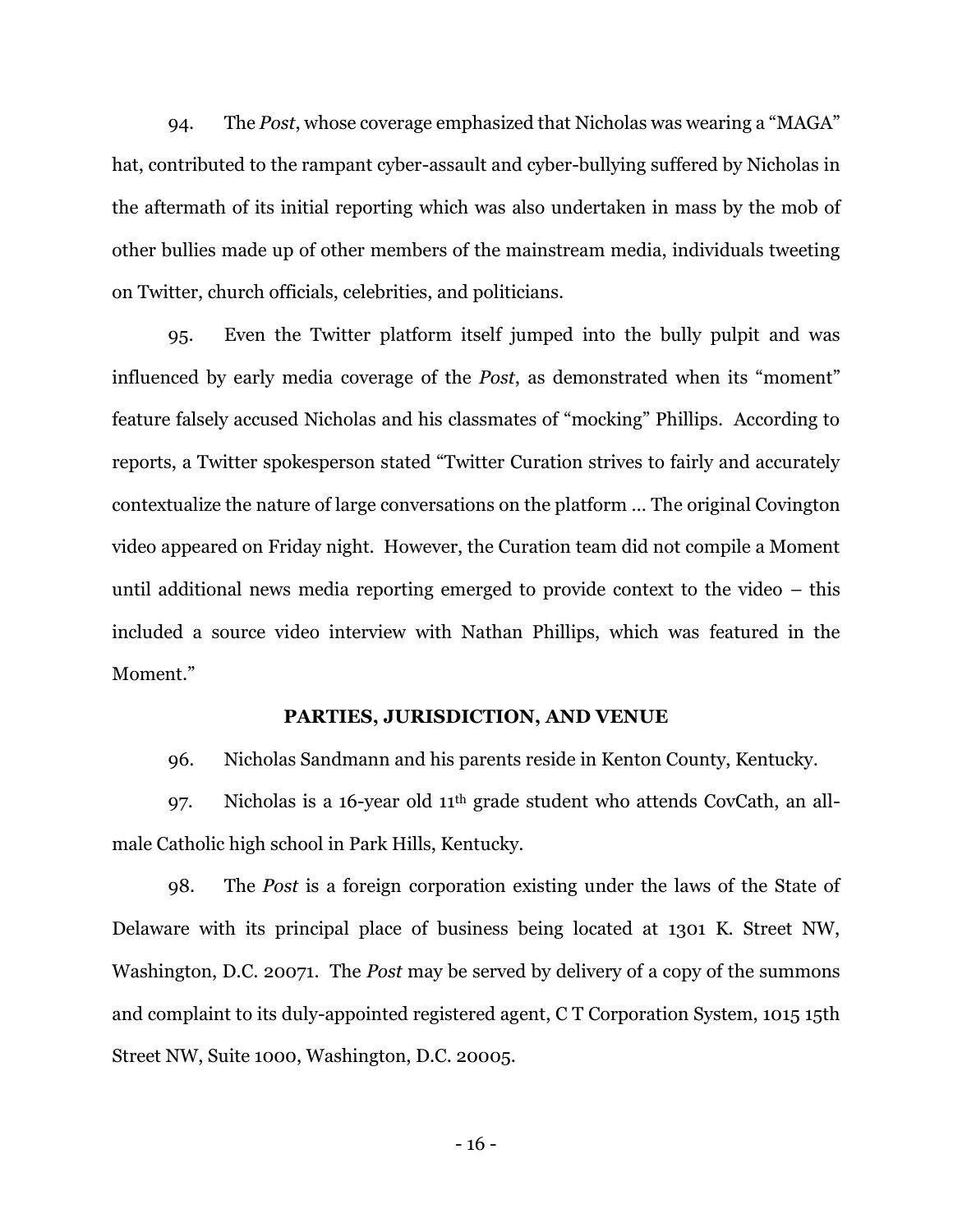99. There exists complete diversity of citizenship between Plaintiffs and the *Post*.

100. The amount in controversy greatly exceeds Seventy-Five Thousand Dollars (\$75,000.00), exclusive of interests, costs, and attorneys' fees, as required to sustain subject-matter jurisdiction in this Court.

101. This Court has subject-matter jurisdiction over this matter pursuant to 28 U.S.C. § 1332(a).

102. The *Post* has one of the largest print circulations and number of online subscribers in the country.

103. The *Post* transacts business in the State of Kentucky, including through the sale of print newspapers and online subscriptions, and committed the tortious acts identified herein in the State of Kentucky.

104. The *Post* published the print and online articles identified herein in the State of Kentucky.

105. The *Post* has intentionally sought and obtained benefits from their tortious acts in the State of Kentucky.

106. The *Post* directed its unlawful and bullying conduct at Nicholas, a citizen of Kentucky.

107. Nicholas suffered substantial reputational and emotional harm in this District.

108. There is a reasonable and direct nexus between the *Post's* tortious conduct in Kentucky and the harm suffered by Nicholas in Kentucky and beyond.

109. The *Post* is subject to the jurisdiction of this Court pursuant to KRS 454.210.

- 17 -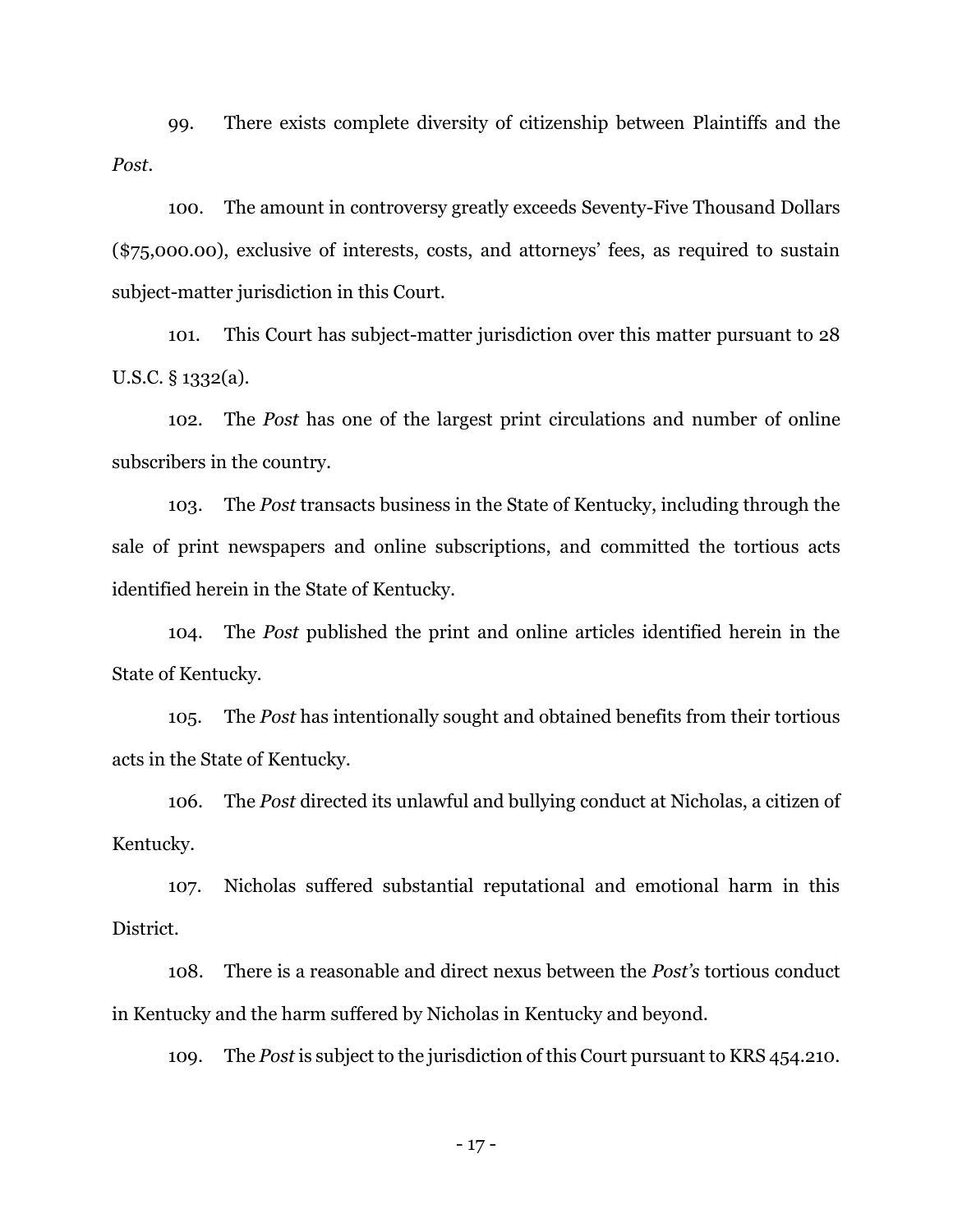110. Venue is proper in this District pursuant to 28 U.S.C. § 1391(b) because the *Post* is subject to personal jurisdiction in this District and/or a substantial part of the events giving rise to this claim occurred in this District, including publication and injury.

## **CAUSE OF ACTION FOR DEFAMATION**

111. Nicholas reasserts and incorporates by reference paragraphs 1 through 110 of this Complaint as if fully restated herein.

112. The *Post* published to third parties without privilege no less than six false and defamatory articles of and concerning Nicholas, including two in its print newspaper and four online. This number does not include those articles that the *Post* updated and changed after initial publication.

113. On January 19, 2019, the *Post* published online its first false and defamatory article entitled "'It was getting ugly': Native American drummer speaks on MAGA-hat wearing teens who surrounded him" (the "First Article"). A true and correct copy of the First Article is attached hereto as Exhibit D.

114. The First Article features Nicholas prominently by publication of the @2020fight and/or Taitano Videos and emphasizing his alleged involvement as the "one standing about a foot from the drummer's face wearing a relentless smirk."

115. The First Article communicated the false and defamatory gist that Nicholas instigated a confrontation with Phillips and subsequently engaged in racist conduct.

116. The First Article communicated the false and defamatory gist that Nicholas assaulted and/or physically intimidated Phillips.

117. The First Article communicated the false and defamatory gist that Nicholas engaged in racist taunts.

- 18 -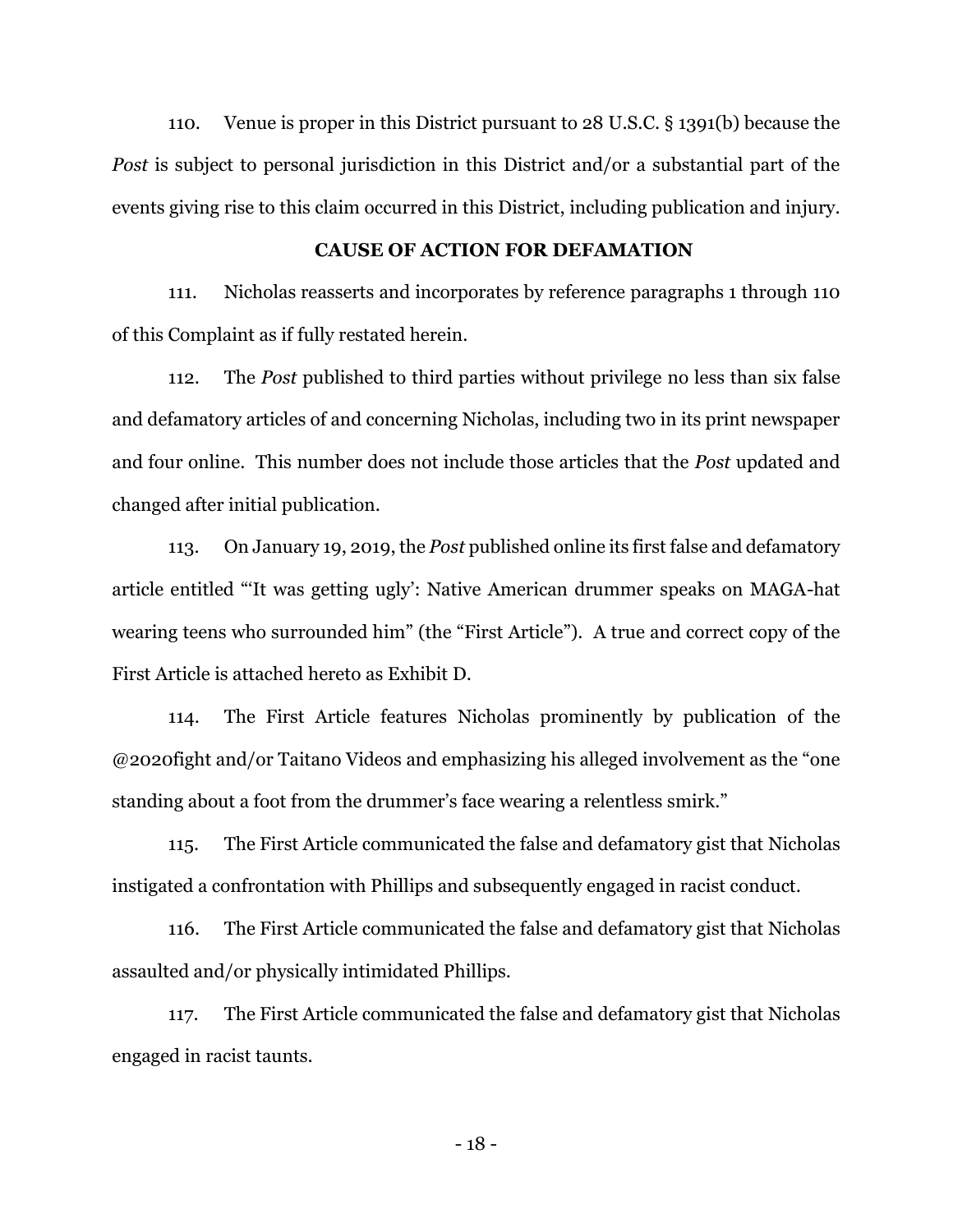118. In its First Article, the *Post* published or republished the following false and defamatory statements:

> (a) The headline "'It was getting ugly': Native American drummer speaks on the MAGA-hat wearing teens who surrounded him."

> (b) "In an interview Saturday, Phillips, 64, said he felt threatened by the teens and that they suddenly swarmed around him as he and other activists were wrapping up the march and preparing to leave."

> (c) "Phillips, who was singing the American Indian Movement song of unity that serves as a ceremony to send the spirits home, said he noticed tensions beginning to escalate when the teens and other apparent participants from the nearby March for Life rally began taunting the dispersing indigenous crowd."

> (d) "A few people in the March for Life crowd began to chant 'Build that wall, build that wall,' he said."

> (e) "'It was getting ugly, and I was thinking: 'I've got to find myself an exit out of this situation and finish my song at the Lincoln Memorial,' Phillips recalled. 'I started going that way, and that guy in the hat stood in my way and we were at an impasse. He just blocked my way and wouldn't allow me to retreat.'"

> (f) "'It clearly demonstrates the validity of our concerns about the marginalization and disrespect of Indigenous peoples, and it shows that traditional knowledge is being ignored by those who should listen most closely,' Darren Thompson, an organizer for the [Indigenous Peoples Movement], said in the statement."

> > - 19 -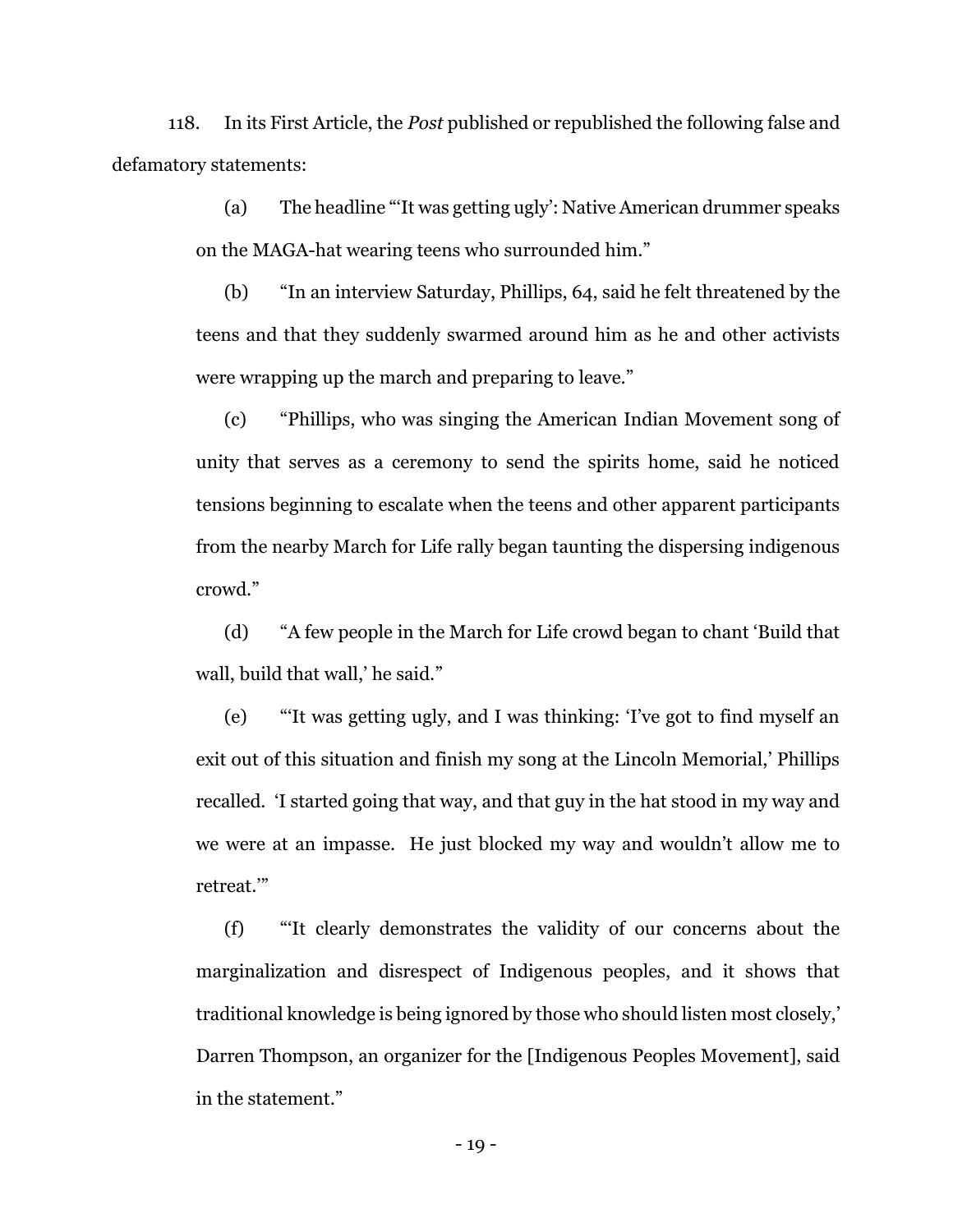(g) "Chase Iron Eyes, an attorney with the Lakota People Law Project, said the incident lasted about 10 minutes and ended when Phillips and other activists walked away."

(h) "'It was an aggressive display of physicality. They were rambunctious and trying to instigate a conflict,' he said. 'We were wondering where their chaperones were. [Phillips] was really trying to defuse the situation.'"

(i) "Phillips, an Omaha tribe elder who also fought in the Vietnam war, has encountered anti-Native American sentiments before . . . ."

119. On January 20, the *Post* updated its Second Article (the "Second Article"). A true and correct copy of the Second Article is attached hereto as Exhibit E.

120. The Second Article, as updated and in addition to the gists identified above in the First Article, communicated the false and defamatory gist that Nicholas' behavior violated the fundamental standards of his religious community and violated the policies of his school such that he should be expelled.

121. In its false and defamatory Second Article, in addition to those identified in the First Article, the *Post* published or republished the following false and defamatory statements:

> (a) "'We [Bishop Foys and the Diocese of Covington] condemn the actions of the Covington Catholic High School students towards Nathan Phillips specifically, and Native Americans in general,' the statement said. 'The matter is being investigated and we will take appropriate action, up to and including expulsion.' … The diocese's statement expressed regret that jeering, disrespectful students from a Catholic school had become the enduring image of the march."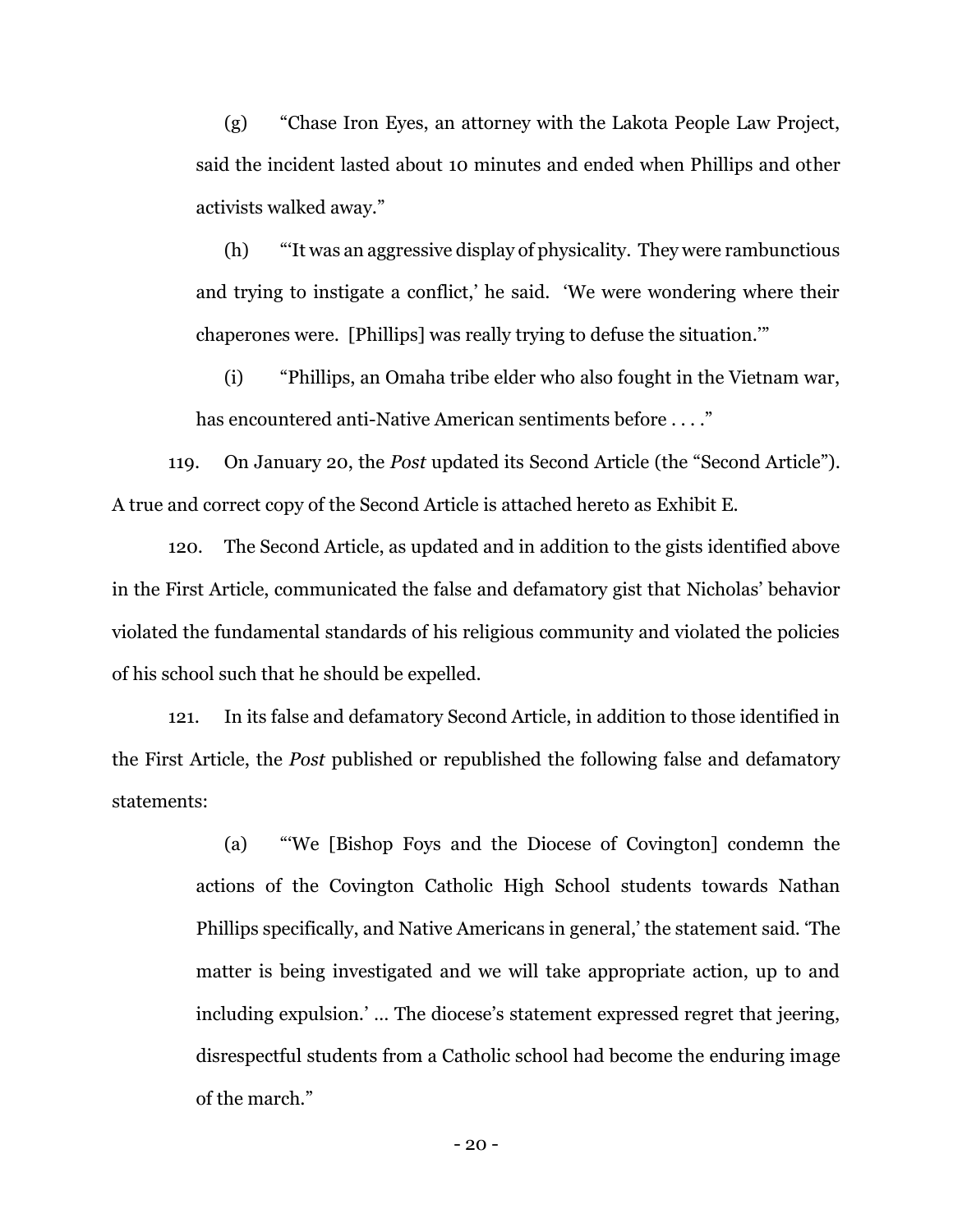122. On January 20, 2019, the *Post* published in print its third false and defamatory article entitled "Marcher's accost by boys in MAGA caps draws ire" (the "Third Article"). A true and correct copy of the Third Article is attached hereto as Exhibit F.

123. The Third Article was published in the *Post's* Sunday edition of its newspaper.

124. The Third Article referenced the viral @2020fight and/or Taitano Videos that had gone viral, prominently featuring Nicholas, and emphasized Nicholas' alleged involvement as the "one standing about a foot from the drummer's face wearing a relentless smirk."

125. The Third Article communicated the false and defamatory gist that Nicholas instigated a confrontation with Phillips and subsequently engaged in racist conduct.

126. The Third Article communicated the false and defamatory gist that Nicholas assaulted and/or physically intimidated Phillips.

127. The Third Article communicated the false and defamatory gist that Nicholas' behavior violated the fundamental standards of his religious community.

128. The Third Article communicated the false and defamatory gist that Nicholas' behavior violated the policies of his school such that he should be expelled.

129. In its Third Article, the *Post* published or republished the following false and defamatory statements:

(a) The headline "Marcher's accost by boys in MAGA caps draws ire."

(b) "In an interview Saturday, Phillips, 64, said he felt threatened by the teens and that they suddenly swarmed around him as he and other activists were wrapping up the march and preparing to leave."

- 21 -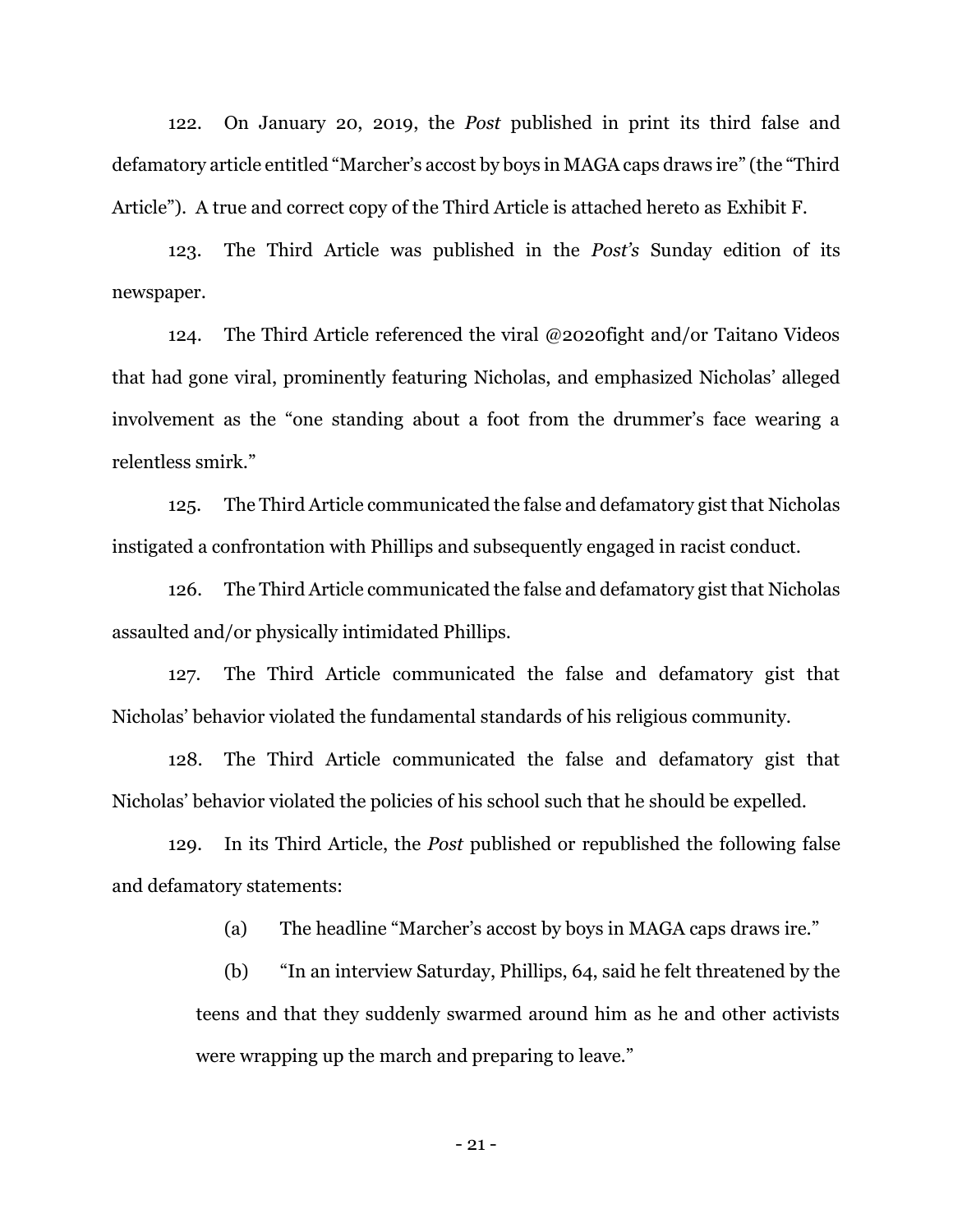(c) "Phillips, who was singing the American Indian Movement song that serves as a ceremony to send the spirits home, said he noticed tensions beginning to escalate when the teens and other apparent participants from the nearby March for Life rally began taunting the dispersing indigenous crowd."

(d) "A few people in the March for Life crowd began to chant 'Build that wall, build that wall,' he said."

(e) "'It was getting ugly, and I was thinking: 'I've got to find myself an exit out of this situation and finish my song at the Lincoln Memorial,' Phillips recalled. 'I started going that way, and that guy in the hat stood in my way and we were at an impasse. He just blocked my way and wouldn't allow me to retreat.'"

(f) "'It clearly demonstrates the validity of our concerns about the marginalization and disrespect of Indigenous peoples, and it shows that traditional knowledge is being ignored by those who should listen most closely,' Darren Thompson, an organizer for the [Indigenous Peoples Movement], said in the statement."

(g) "'We [Bishop Foys and the Diocese of Covington] condemn the actions of the Covington Catholic High School students towards Nathan Phillips specifically, and Native Americans in general,' the statement said. 'The matter is being investigated and we will take appropriate action, up to and including expulsion.'"

(h) "Chase Iron Eyes, an attorney with the Lakota People Law Project, said the incident lasted about 10 minutes and ended when Phillips and other activists walked away."

- 22 -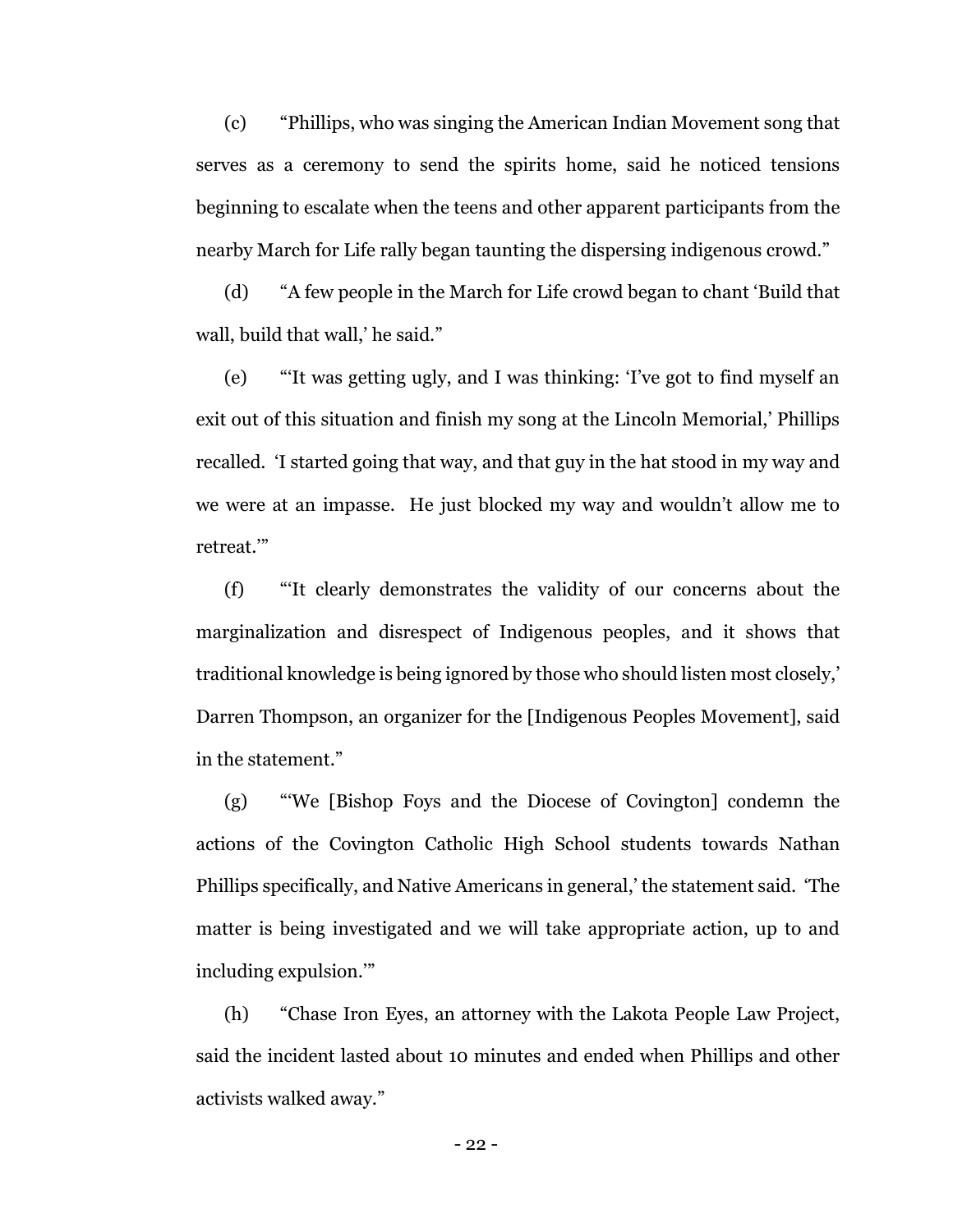(i) "'It was an aggressive display of physicality. They were rambunctious and trying to instigate a conflict,' he said. 'We were wondering where their chaperones were. [Phillips] was really trying to defuse the situation.'"

(j) "In that role, he [Phillips] has encountered anti-Native American sentiment before . . . ."

130. On January 20, 2019, the *Post* published online its fourth false and defamatory article entitled "Opposed to the dignity of the human person': Kentucky Catholic diocese condemns teens who taunted vet at March for Life" (the "Fourth Article"). A true and correct copy of the Fourth Article is attached hereto as Exhibit G.

131. The Fourth Article referenced the viral @2020fight and/or Taitano Videos that had gone viral, prominently featuring Nicholas, and emphasized Nicholas' alleged involvement as being the "teen, shown smirking at him in the video, was blocking him from moving."

132. The Fourth Article communicated the false and defamatory gist that Nicholas instigated a confrontation with Phillips and engaged in racist conduct.

133. The Fourth Article communicated the false and defamatory gist that Nicholas assaulted Phillips.

134. The Fourth Article communicated the false and defamatory gist that Nicholas' behavior violated the fundamental standards of his religious community.

135. The Fourth Article communicated the false and defamatory gist that Nicholas' behavior violated the policies of his school such that he should be expelled.

136. In its Fourth Article, the *Post* published or republished the following false and defamatory statements:

- 23 -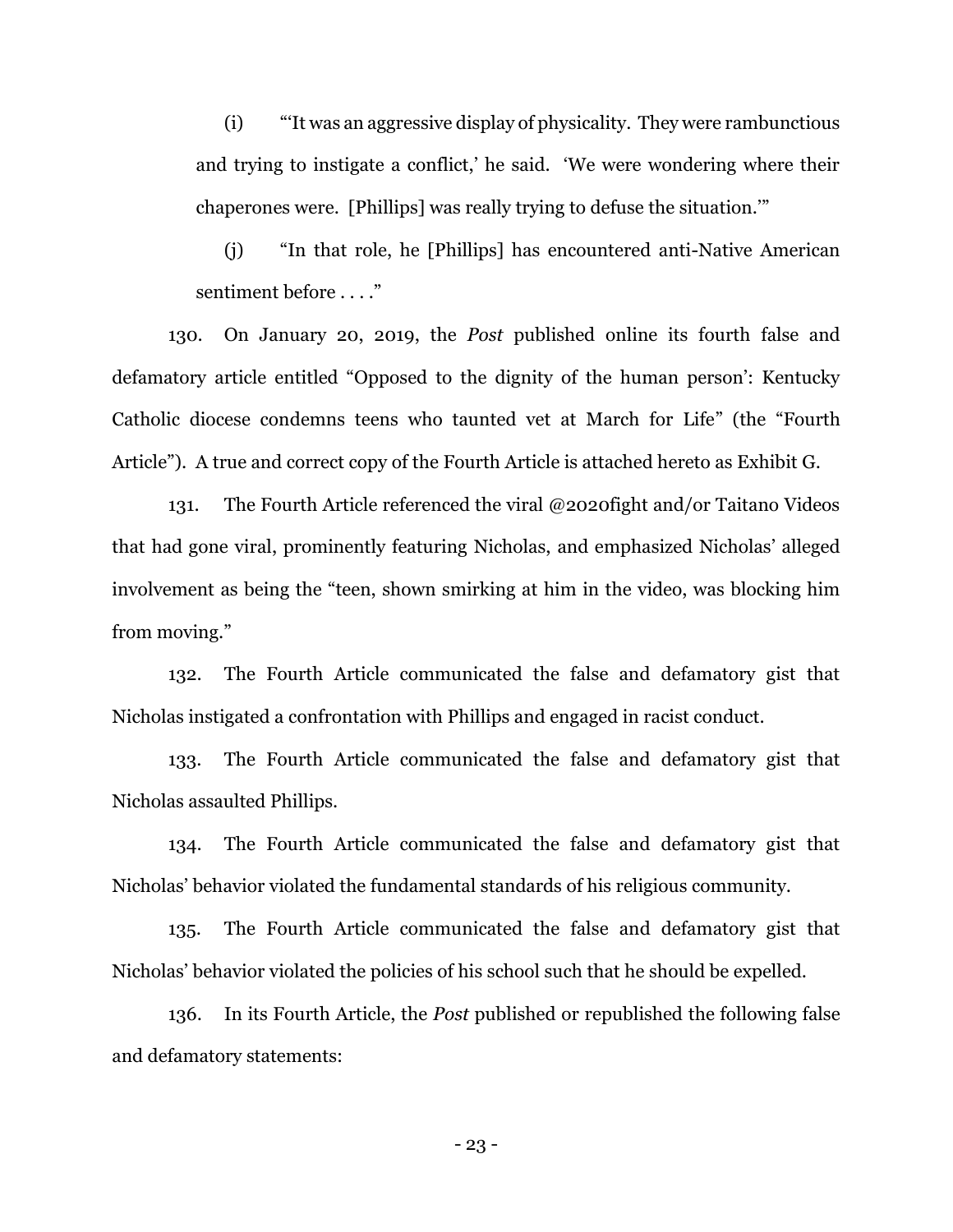(a) The headline "Opposed to the dignity of the human person': Kentucky Catholic diocese condemns teens who taunted vet at March for Life."

(b) "A viral video of a group of Kentucky teens in 'Make America Great Again' hats taunting a Native American veteran on Friday …"

(c) "A few of the young people chanted 'Build that wall, build that wall,' the man said, adding that a teen, shown smirking at him in the video, was blocking him from moving."

(d) "'We condemn the actions of the Covington Catholic high school students towards Nathan Phillips specifically, and Native Americans in general,' a statement by the Roman Catholic Diocese of Covington and Covington Catholic High School read. 'We extend our deepest apologies to Mr. Phillips. This behavior is opposed to the Church's teachings on the dignity and respect of the human person. The matter is being investigated and we will take appropriate action, up to and including expulsion.'"

137. On January 20, 2019, the *Post* published online its fifth false and defamatory article entitled "Most young white men are much more open to diversity than older generations" (the "Fifth Article"). A true and correct copy of the Fifth Article is attached hereto as Exhibit H.

138. The Fifth Article emphasized Nicholas' alleged involvement by stating that "one of their [the students'] members appeared to physically intimidate Nathan Phillips …"

139. The Fifth Article communicated the false and defamatory gist that Nicholas instigated a confrontation with Phillips and subsequently engaged in racist conduct.

- 24 -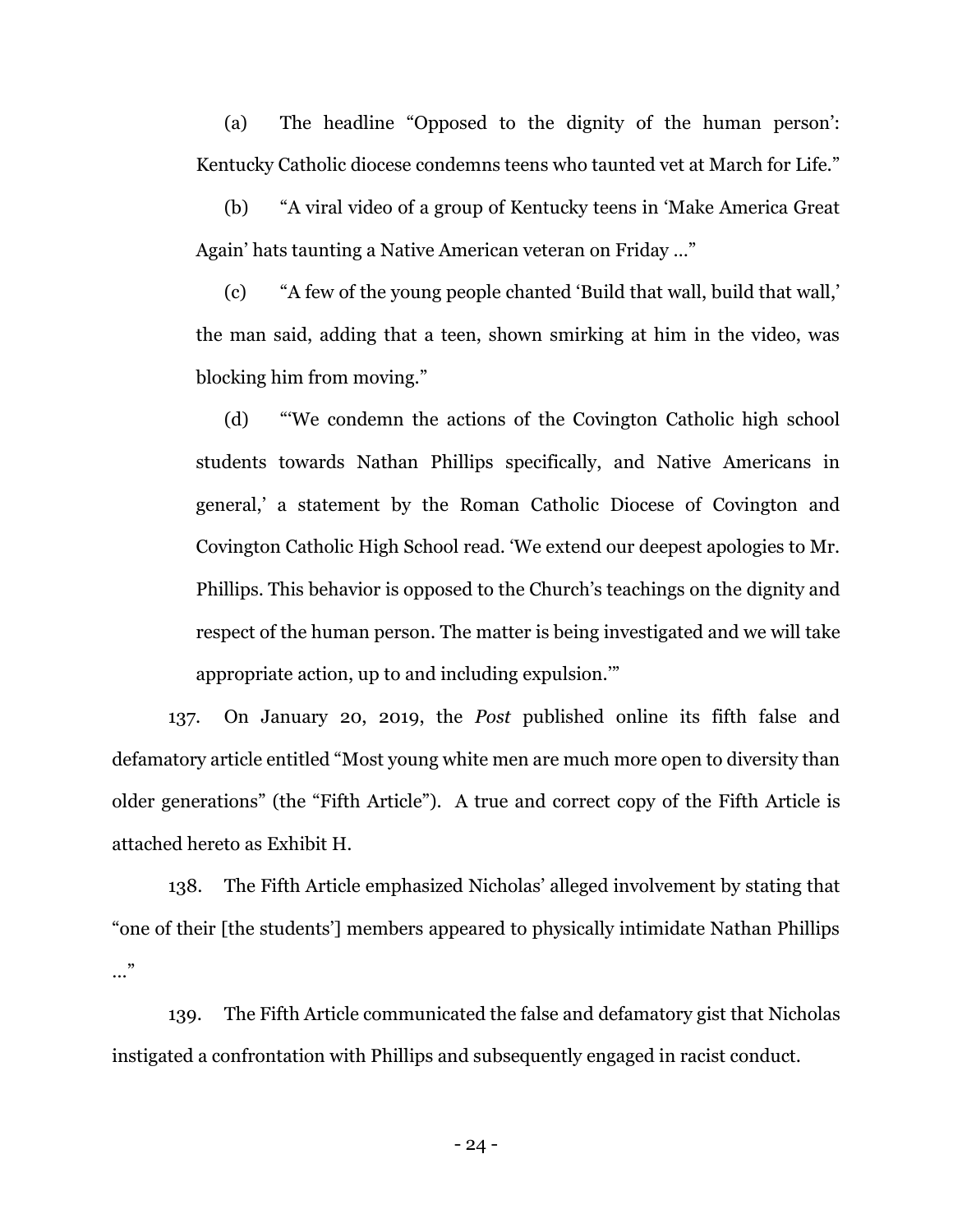140. The Fifth Article communicated the false and defamatory gist that Nicholas assaulted and/or physically intimidated Phillips.

141. In its Fifth Article, the *Post* published or republished the following false and defamatory statements:

> (a) "Friday's incident near the Lincoln Memorial in which a group of high school boys confronted an elderly Native American man sent a ripple of fear and anger across the country. The image of a group of high school boys clad in 'Make America Great Again' hats, smirking and laughing as one of their members appeared to physically intimidate Nathan Phillips resurfaced tensions that have been simmering since President Trump's campaign began."

(b) "At one point, some reportedly chanted, 'Build the wall!'"

(c) "It's clear from Friday's incident on the Mall that the young men who confronted the Native American protester had somehow internalized that their behavior was acceptable."

142. On January 21, 2019, the *Post* published in print its sixth false and defamatory article entitled "Fuller view emerges of conflict on Mall" (the "Sixth Article"). A true and correct copy of the Sixth Article is attached hereto as Exhibit I.

143. The Sixth Article was published in the *Post's* Monday edition of its newspaper.

144. The Sixth Article references Nicholas by name.

145. The Sixth Article communicated the false and defamatory gist that Nicholas instigated a confrontation with Phillips and subsequently engaged in racist conduct.

146. The Sixth Article communicated the false and defamatory gist that Nicholas assaulted and/or physically intimidated Phillips.

- 25 -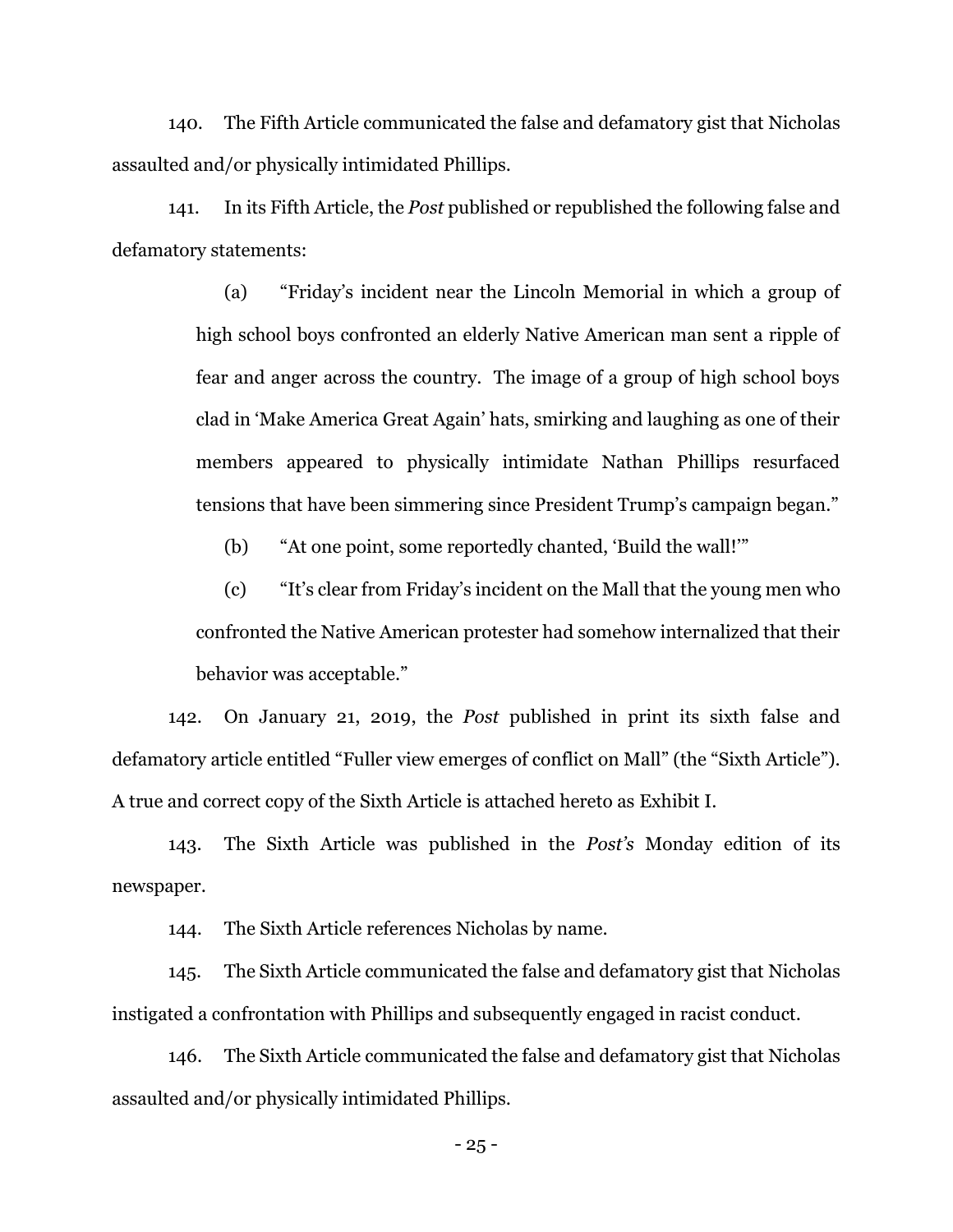147. The Sixth Article communicated the false and defamatory gist that Nicholas' behavior violated the fundamental standards of his religious community.

148. The Sixth Article communicated the false and defamatory gist that Nicholas' behavior violated the policies of his school such that he should be expelled.

149. In its Sixth Article, the *Post* published or republished the following false and defamatory statements:

> (a) "The Israelites and students exchanged taunts, videos show. The Native Americans and Hebrew Israelites say some students shouted, 'Build the wall!'"

> (b) "When I took that drum and hit that first beat … it was a supplication to God," said Nathan Phillips, a member of the Omaha tribe and a Marine veteran. 'Look at us, God, look at what is going on here; my America is being torn apart by racism, hatred, bigotry.'"

> (c) "While the groups argued, some students laughed and mocked them .... They were sitting there, mocking me as I was trying to teach my brothers, so yes the attention turned to them,' Israel told The Washington Post."

> (d) "Phillips said he and his fellow Native American activists also had issues with the students throughout the day. 'Before they got centered on the black Israelites, they would walk through and say things to each other, like, 'Oh, the Indians in my state are drunks or thieves,' the 64-year-old said."

(e) "Phillips said he heard students shout, 'Go back to Africa!'"

(f) "'They were mocking my ancestors in a chant …' he said."

(g) "Jon Stegenga, a photojournalist who drove to Washington on Friday from South Carolina to cover the Indigenous Peoples March, recalled hearing

- 26 -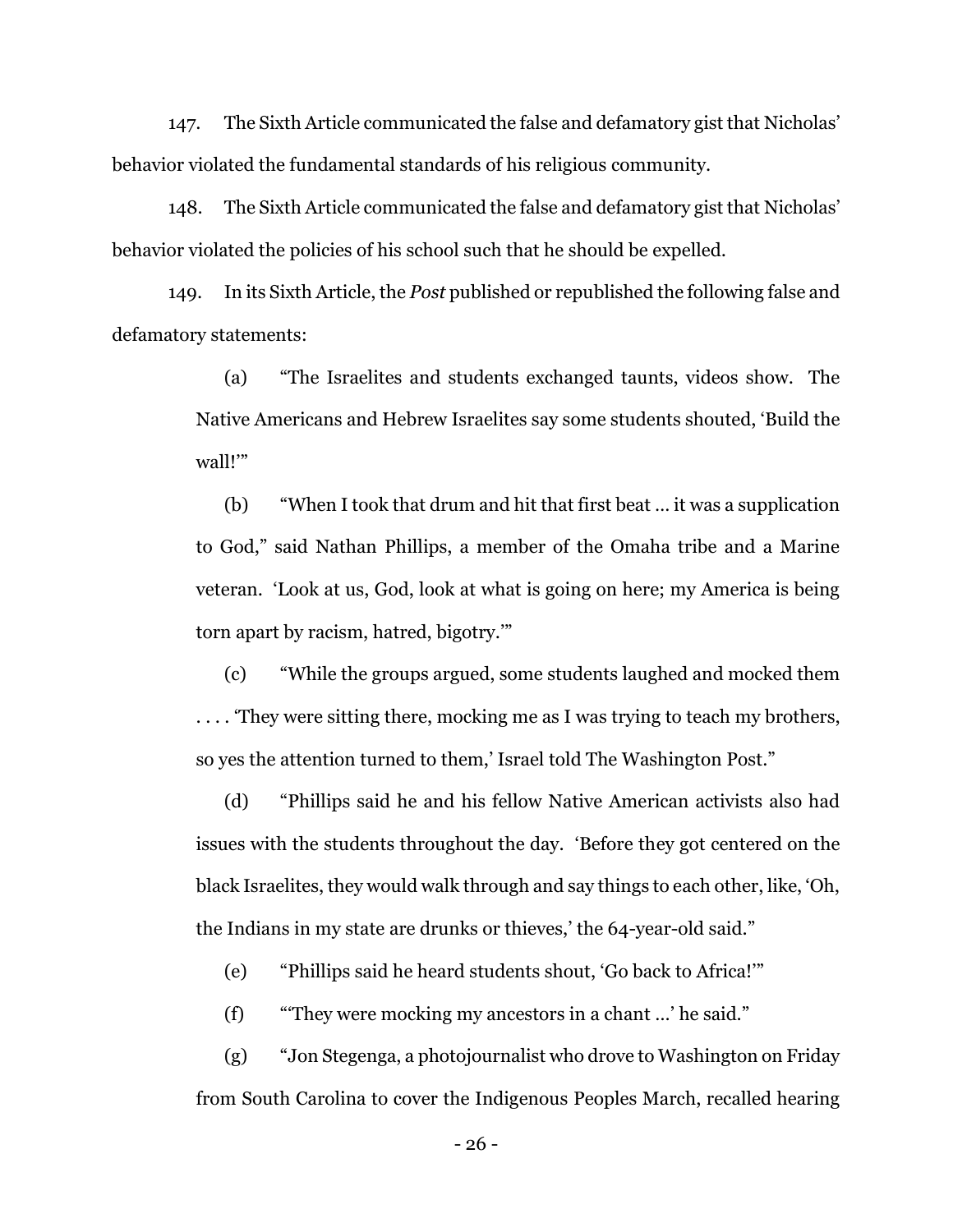students say 'build the wall' and 'Trump 2020.' He said it was about that time that Phillips intervened."

(h) "Most of the students moved out of his way, the video shows. But Sandmann stayed still. Asked why he felt the need to walk into the group of students, Phillips said he was trying to reach the top of the memorial, where friends were standing. But Phillips also said he saw more than a teenage boy in front of him. He saw a long history of white oppression of Native Americans. 'Why should I go around him?' he asked. 'I'm just thinking of 500 years of genocide in this country, what your people have done. You don't even see me as a human being.'"

(i) "'He [Phillips] was dealing with a lot of feelings, as he was being surrounded and not being shown respect,' the photographer said."

(j) "School officials and the Catholic Diocese of Covington released a joint statement Saturday condemning and apologizing for the students' actions. 'The matter is being investigated and we will take appropriate action, up to and including expulsion,' the statement said."

150. On January 21, 2019, the *Post* published online its seventh false and defamatory article entitled "Viral standoff between a tribal elder and a high schooler is more complicated than it first seemed" (the "Seventh Article"). A true and correct copy of the Seventh Article is attached hereto as Exhibit J.

151. The Seventh Article references Nicholas by name.

152. The Seventh Article communicated the false and defamatory gist that Nicholas instigated a confrontation with Phillips and subsequently engaged in racist conduct.

- 27 -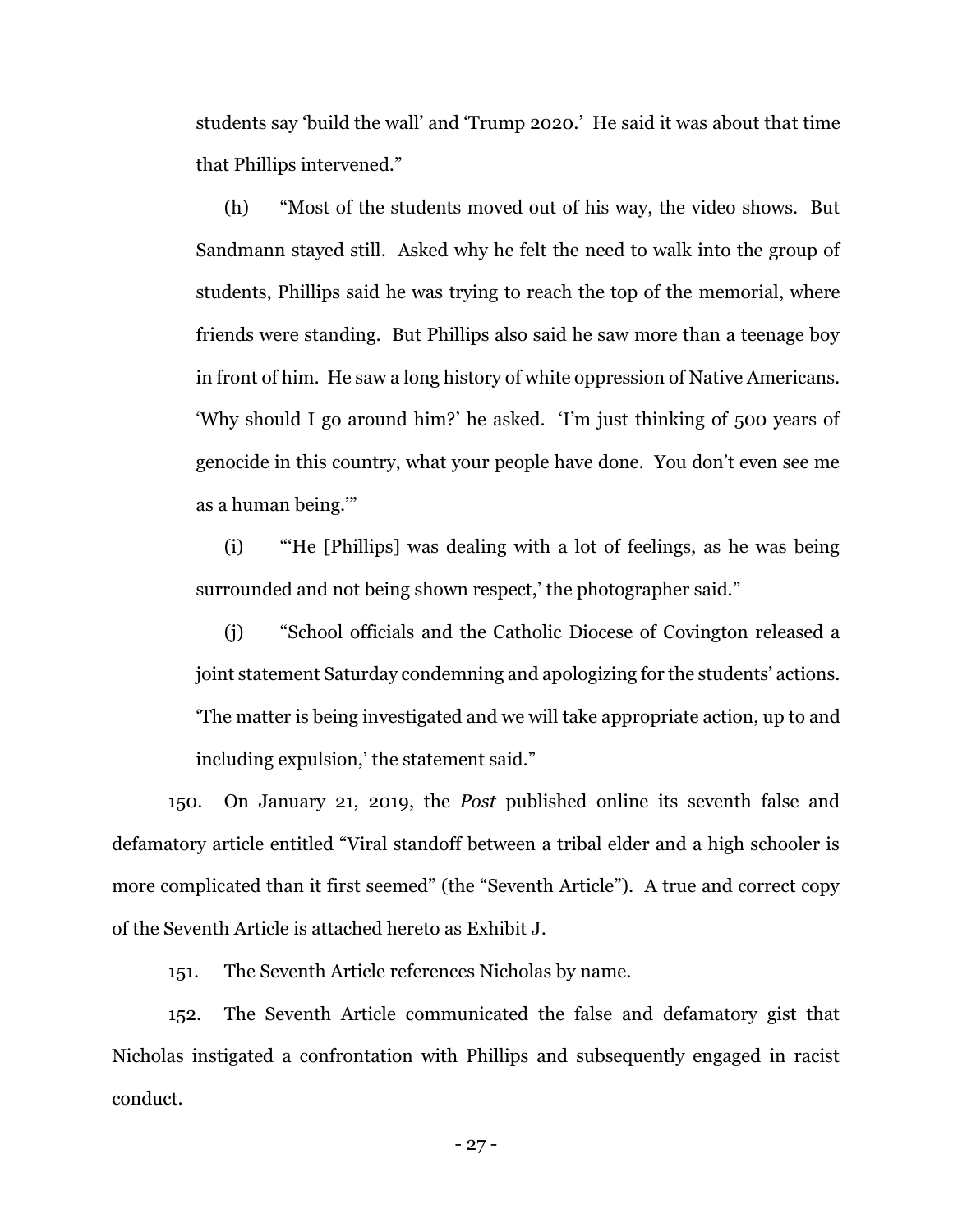153. The Seventh Article communicated the false and defamatory gist that Nicholas assaulted Phillips.

154. The Seventh Article communicated the false and defamatory gist that Nicholas' behavior violated the fundamental standards of his religious community.

155. The Seventh Article communicated the false and defamatory gist that Nicholas' behavior violated the policies of his school such that he should be expelled.

156. In its Seventh Article, the *Post* published or republished the following false and defamatory statements:

> (a) "The Israelites and students exchanged taunts, videos show. The Native Americans and Hebrew Israelites say some students shouted, 'Build the wall!'"

> (b) "When a Native American elder intervened, singing and playing a prayer song, scores of students around him seem to mimic and mock him, a video posted Monday shows."

> (c) "The Kentucky teens' church apologized on Saturday, condemning the students' actions."

> (d) "'When I took that drum and hit that first beat … it was a supplication to God,' said Nathan Phillips, a member of the Omaha tribe and a Marine veteran. 'Look at us, God, look at what is going on here; my America is being torn apart by racism, hatred, bigotry.'"

> (e) "While the groups argued, some students laughed and mocked them . . . ."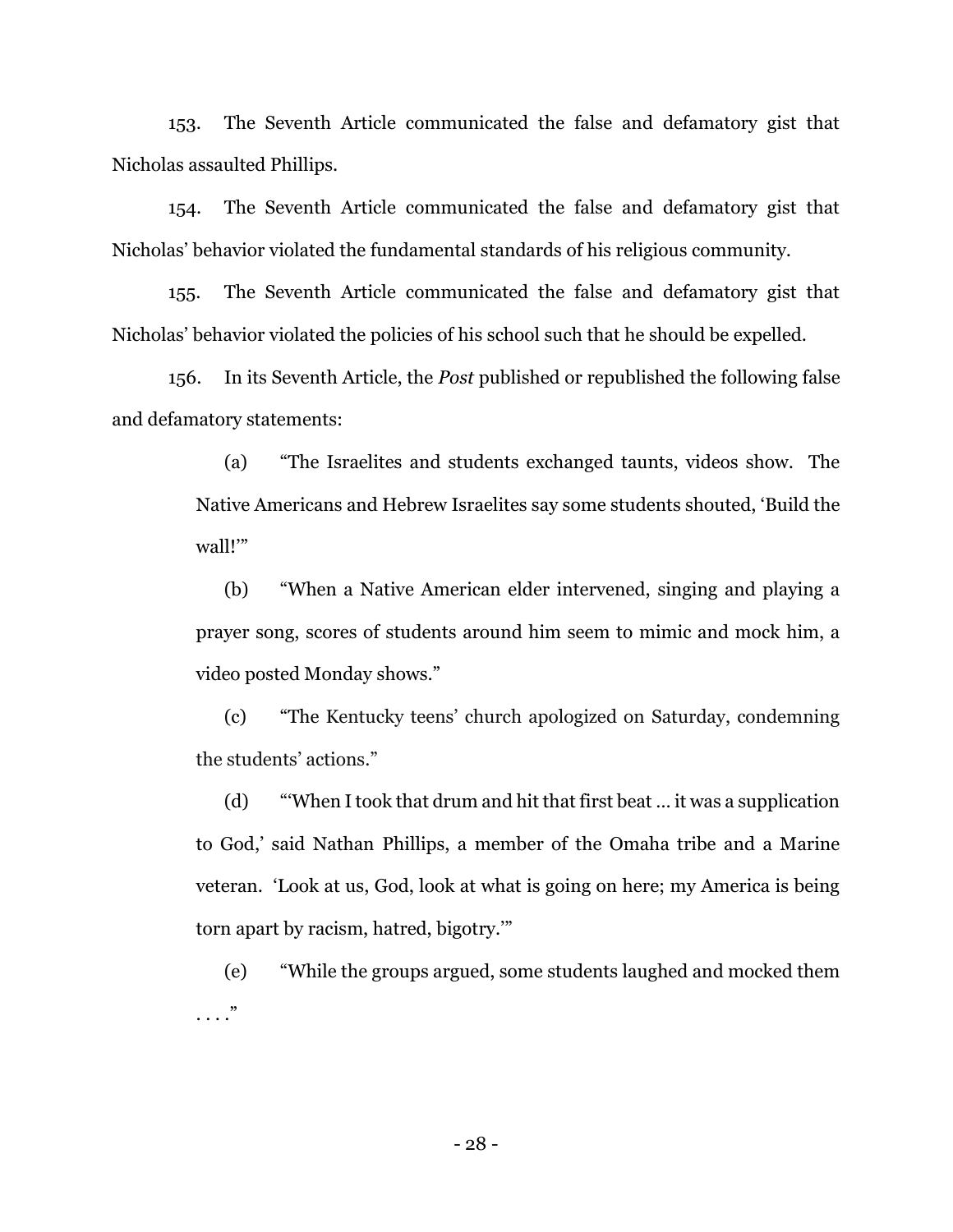(f) "'They were sitting there, mocking me as I was trying to teach my brothers, so, yes, the attention turned to them,' Israel told The Washington Post."

(g) "Phillips said he and his fellow Native American activists also had issues with the students throughout the day. 'Before they got centered on the black Israelites, they would walk through and say things to each other, like, 'Oh, the Indians in my state are drunks or thieves,' the 64-year-old said."

(h) "Phillips said he heard students shout, 'Go back to Africa!'"

(i) "'They were mocking my ancestors in a chant . . . .' he said."

(j) "Jon Stegenga, a photojournalist who drove to Washington on Friday from South Carolina to cover the Indigenous Peoples March, recalled hearing students say 'build the wall' and 'Trump 2020.' He said it was about that time that Phillips intervened."

(k) "Most of the students moved out of his way, the video shows. But Sandmann stayed still. Asked why he felt the need to walk into the group of students, Phillips said he was trying to reach the top of the memorial, where friends were standing. But Phillips also said he saw more than a teenage boy in front of him. He saw a long history of white oppression of Native Americans. 'Why should I go around him?' he asked. 'I'm just thinking of 500 years of genocide in this country, what your people have done. You don't even see me as a human being.'"

(l) "'He [Phillips] was dealing with a lot of feelings, as he was being surrounded and not being shown respect,' the photographer said."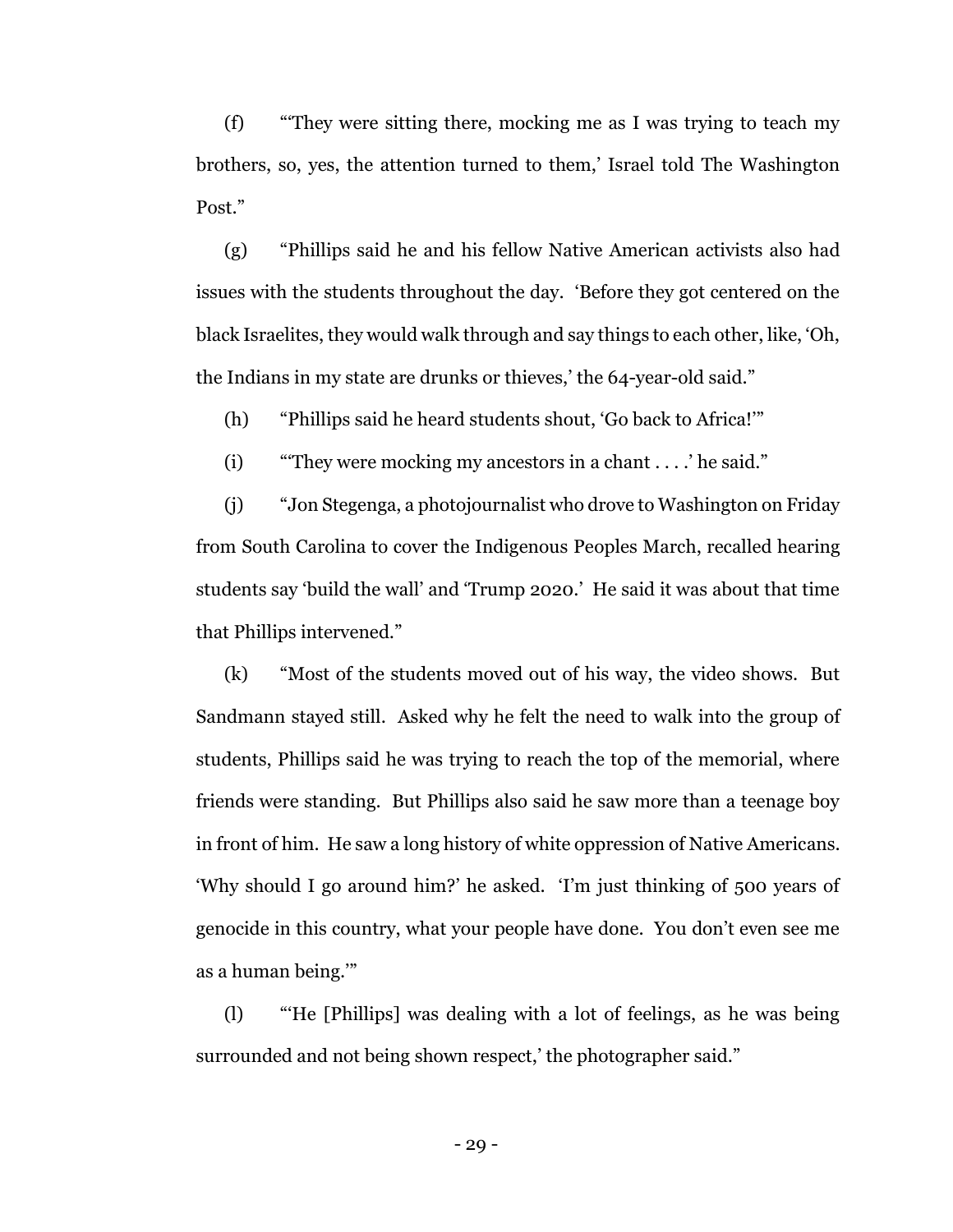(m) "School officials and the Catholic Diocese of Covington released a joint statement Saturday condemning and apologizing for the students' actions. 'The matter is being investigated and we will take appropriate action, up to and including expulsion,' the statement said."

157. The First, Second, Third, Fourth, Fifth, Sixth, and Seventh Articles are collectively referred to herein as the "Articles."

158. On January 19, 2019, the *Post* also posted to its Twitter page and published to approximately 13 million followers its First Article with the following false and defamatory captions, all within a span of 14 minutes, and all within the same thread:

> (a) "In an interview with The Post, Omaha Tribe elder Nathan Phillips says he 'felt like the spirit was talking through me' as teens jeered and mocked him."

> (b) "He was singing the American Indian Movement song of unity that serves as a ceremony to send the spirits home. 'It was getting ugly, and I was thinking: 'I've got to find myself an exit out of this situation and finish my song at the Lincoln Memorial.'"

> (c) "Phillips, who fought in the Vietnam War, says in an interview 'I started going that way, and that guy in the hat stood in my way and we were at an impasse. He just blocked my way and wouldn't allow me to retreat.'"

159. These three tweets are collectively referred to herein as the "Tweets," true and correct copies of which are attached hereto as Exhibit K.

160. In addition to the false and defamatory gists of the First Article, the Tweets also independently communicated the false and defamatory gists that Nicholas engaged in racist conduct and that Nicholas assaulted Phillips.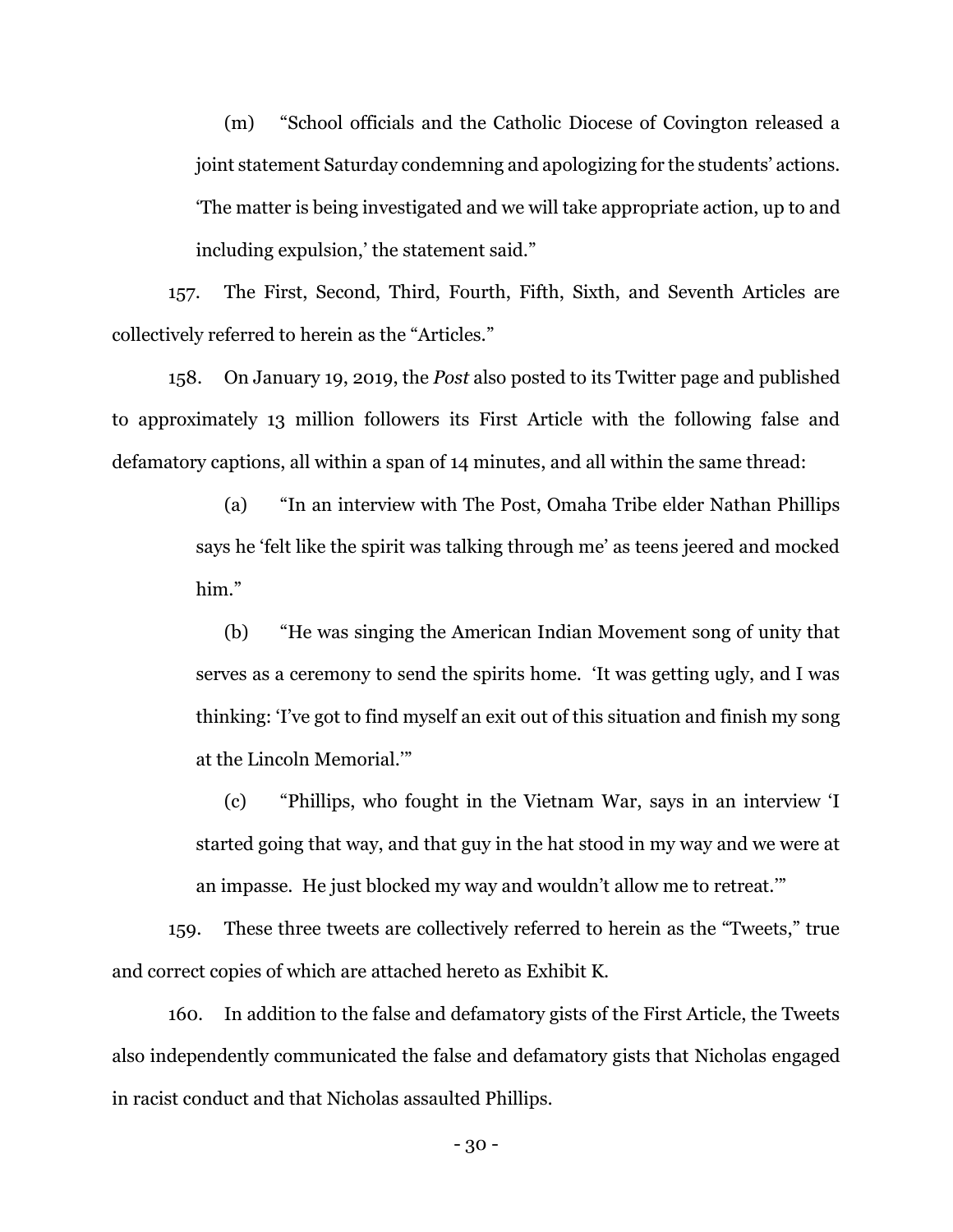161. The Tweets and Articles are collectively referred to herein as the "False and Defamatory Accusations."

162. As the natural and foreseeable consequence of its actions, the *Post* knew and intended that its False and Defamatory Accusations would be republished by others, including media outlets and others on social media.

# **NICHOLAS IS A PRIVATE FIGURE**

163. Nicholas is a private figure for the purposes of this defamation action, having lived his entire life outside of the public eye.

164. Prior to the January 18 incident, Nicholas had no notoriety of any kind in the community at large.

165. Nicholas did not engage the public's attention to resolve any public issue that could impact the community at large.

166. Nicholas made no public appearances prior to the false accusations against him.

167. Nicholas has not inserted himself into the forefront of any public issue.

168. Nicholas' limited public statements after the accusations against him were reasonable, proportionate, and in direct response to the false accusations against him and do not render Nicholas a limited purpose public figure.

## **THE** *POST* **PUBLISHED NEGLIGENTLY AND WITH ACTUAL MALICE**

169. The *Post* published its False and Defamatory Accusations negligently and with actual knowledge of falsity or a reckless disregard for the truth.

170. As one of the world's leading news outlets, the *Post* knew but ignored the importance of verifying damaging, and in this case, incendiary accusations against a minor child prior to publication.

- 31 -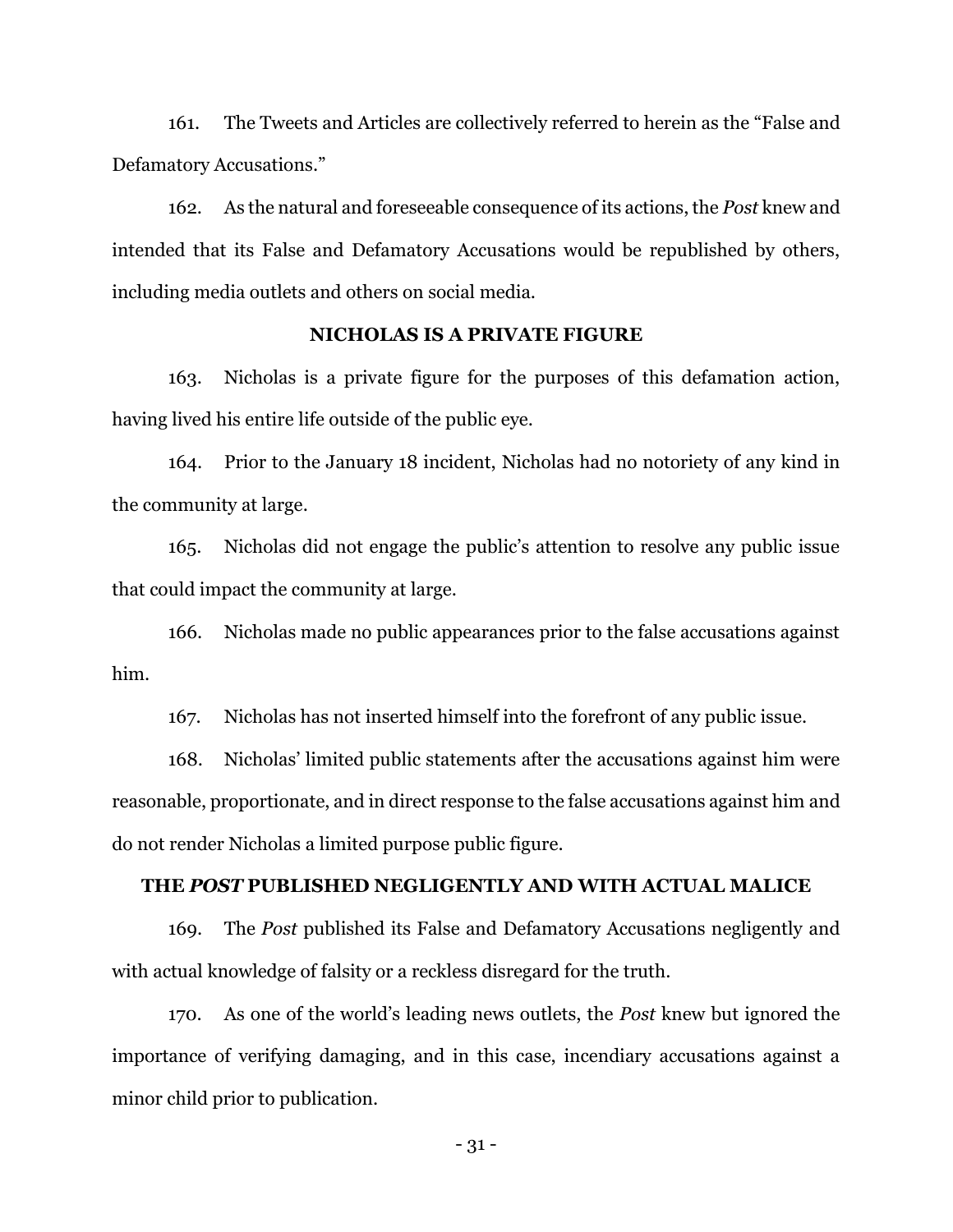171. The negligence and actual malice of the Post is demonstrated by its utter and knowing disregard for the truth available in the complete video of the January 18 incident which was available contemporaneously with the edited clip the Post chose because it appeared to support its biased narrative.

172. Instead of investigation and publishing the true story, the *Post* recklessly rushed to publish its False and Defamatory Accusations in order to advance its own political agenda against President Trump.

173. In doing so, the *Post* lifted the incident from social media and placed it in the mainstream media, giving its False and Defamatory Accusations credibility and permanence.

174. The *Post* negligently published its False and Defamatory Accusations by departing from the reasonable standard of care employed by journalists, including those standards articulated by the Society of Professional Journalists' Code of Ethics.

175. The *Post's* collective conduct demonstrates a purposeful avoidance of the truth and the publication of the False and Defamatory Accusations with actual knowledge of falsity following its review of the complete video evidence and Nicholas' statement no later than January 20.

176. The *Post* negligently and recklessly published its False and Defamatory Accusations by failing to conduct a reasonable investigation prior to publication.

177. The *Post's* failure to investigate is heightened where, as here, the January 18 incident was not breaking news and involved a minor child.

178. The *Post* negligently and recklessly published its False and Defamatory Accusations by failing to conduct a reasonable investigation by not having a credible or reliable source for its publications.

- 32 -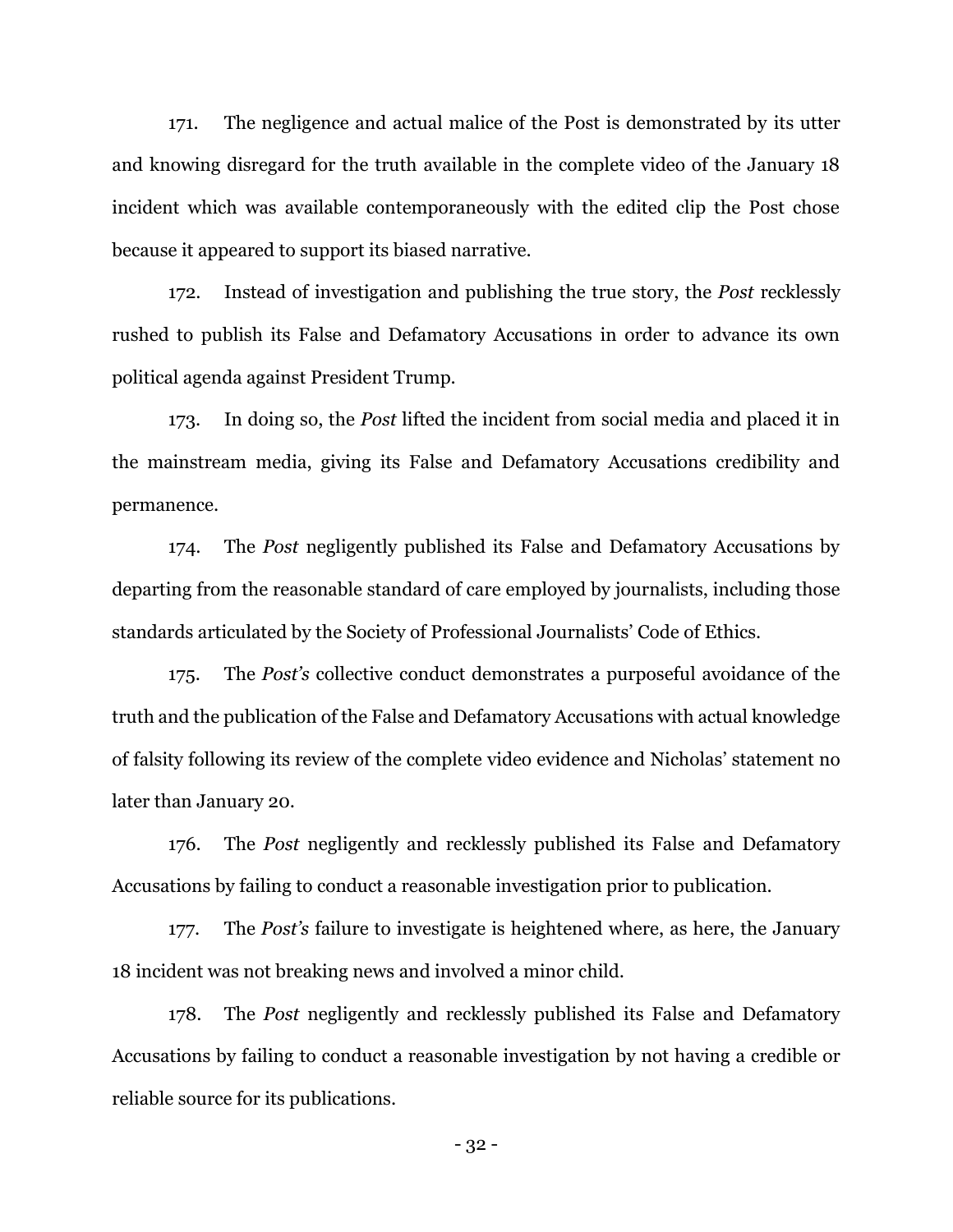179. The *Post* negligently and recklessly published its False and Defamatory Accusations by relying on unreliable and biased sources with questionable credibility.

180. Indeed, the *Post* negligently and recklessly relied upon only Phillips and other Native Americans with a biased pre-disposition.

181. Phillips, himself, is wholly unreliable and lacks credibility as shown in part by his false claim to have served in Vietnam while a member of the military, as a professional activist with a known bias against President Trump and his supporters, his documented history of making similar false accusations, his use of the January 18 incident to promote his own political and personal agenda, the contradictions in his story established in his interviews, and that the video evidence that totally refute his story.

182. The *Post* published its False and Defamatory Accusations in continued reliance upon those it knew to have political and personal biases, including Chase Iron Eyes of the Lakota People Law Project who was, in effect, managing and/or representing Phillips, Jon Stegenga who had also attended the Indigenous Peoples March, Deb Haaland who is a politician with a demonstrable bias against President Trump, and the Hebrew Israelites whose lack of credibility is widely known.

183. The *Post* had obvious reasons to doubt the veracity of its purported firsthand sources, including because they are manifestly biased and because the short video evidence on which the *Post* relied did not show Nicholas or the students swarming Phillips, uttering the chants or slurs they were accused of making, or Nicholas or the students blocking Phillips' egress.

184. The *Post* further had reason to doubt the veracity of its social media sources, including Kaya Taitano and @2020fight. Kaya Taitano also had a known bias having been

- 33 -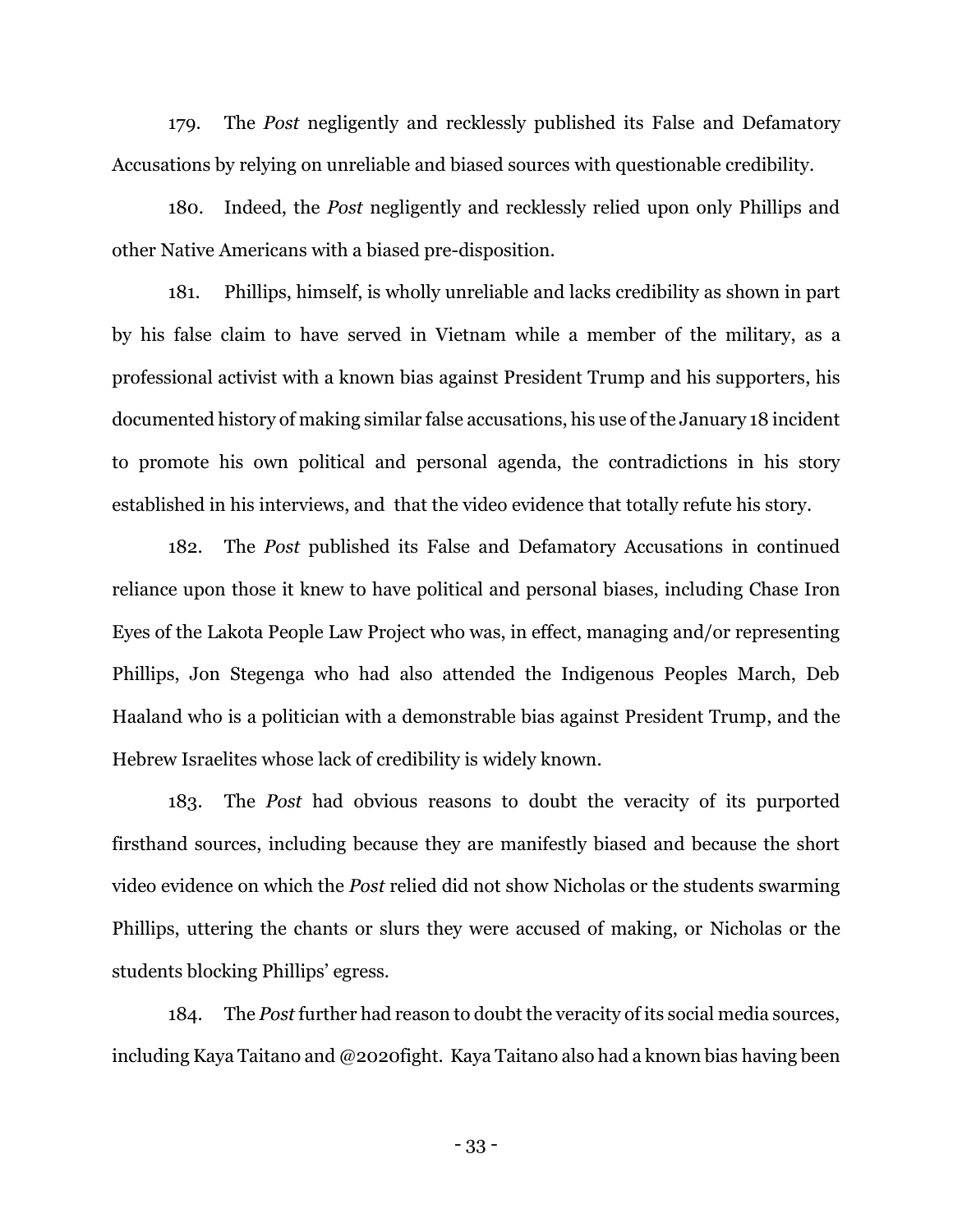present to support the Indigenous Peoples March, and the @2020fight account bore all the hallmarks of being a fraudulent account with a political agenda, as later proven true.

185. The *Post* consciously elected to ignore this contrary information in favor of its pre-conceived false narrative against President Trump and his supporters.

186. The only category of individuals present at the January 18 incident that the *Post* chose not to rely upon were the CovCath students.

187. The *Post* negligently and recklessly failed to consult publicly available information demonstrating its False and Defamatory Accusations to be false, including, without limitation, other video evidence available online demonstrating that Phillips specifically approached the students and specifically confronted Nicholas, and that Nicholas did not engage in swarming, surrounding, mocking, taunting, blocking, or otherwise physically intimidating Phillips or anyone else present.

188. Not only was the *Post* aware that the snippets of video it reviewed did not support its False and Defamatory Accusations, but it was also aware that the video it reviewed was woefully incomplete, but the *Post* nonetheless published its accusations against Nicholas without any further investigation.

189. The *Post* continued to publish its False and Defamatory Accusations with actual knowledge of falsity, having reviewed video evidence and statements of Nicholas Sandmann contradicting its False and Defamatory Accusations.

190. The *Post* negligently and recklessly failed to seek information from other obvious sources who would have demonstrated its False and Defamatory Accusations to be false, including Nicholas, his classmates, and/or the chaperones present at the January 18 incident.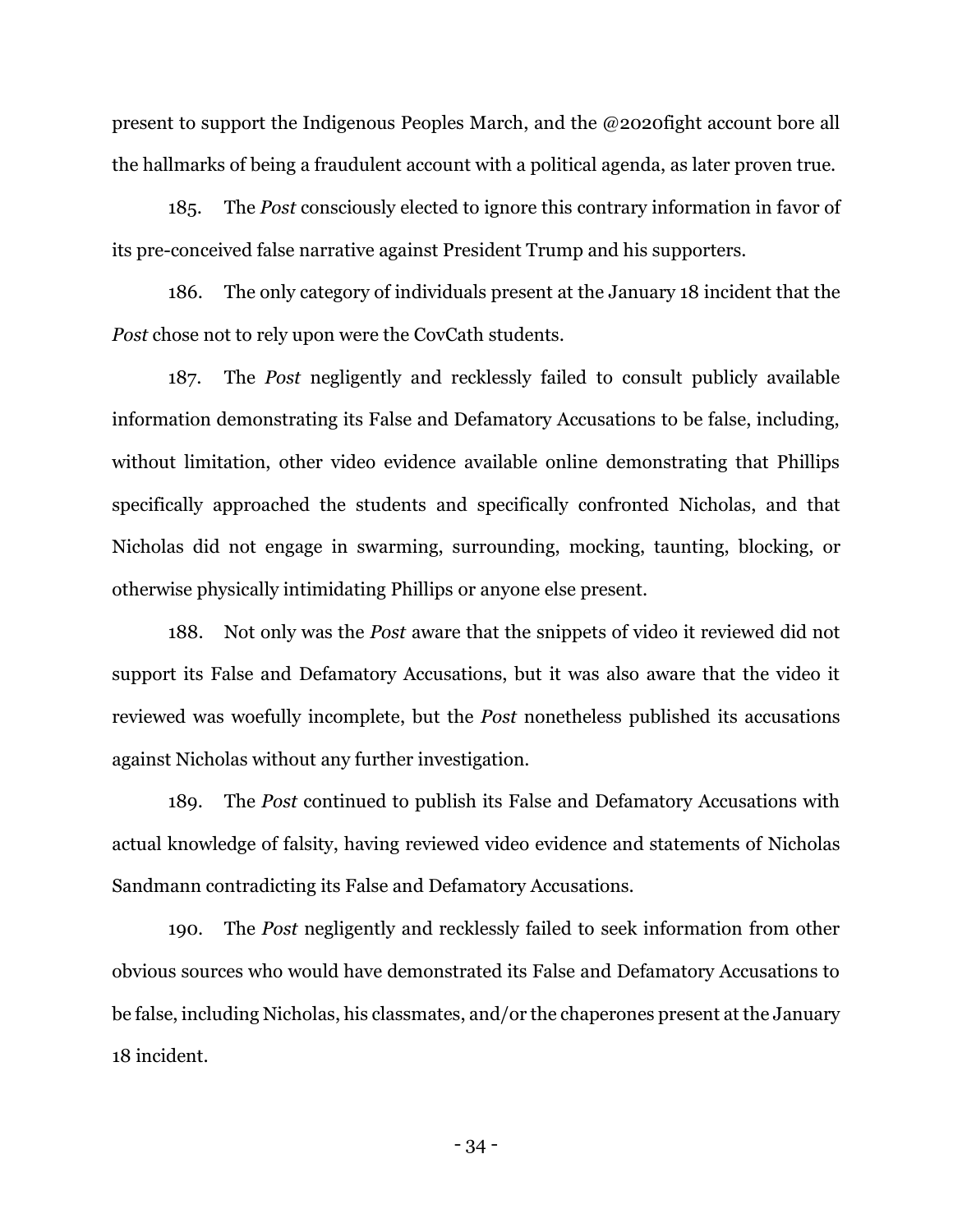191. The *Post* negligently and recklessly published its False and Defamatory Accusations despite internal inconsistencies in Phillips' claims as well as material differences in his statements to other outlets published January 19 and 20.

192. The *Post* negligently and recklessly published its False and Defamatory Accusations in derogation of accepted principles of journalistic ethics, including by failing to use heightened sensitivity when dealing with juveniles.

193. The *Post* negligently and recklessly published its False and Defamatory Accusations in derogation of accepted principles of journalistic ethics, including by failing to verify each before publication.

194. The *Post* negligently and recklessly published its False and Defamatory Accusations in derogation of accepted principles of journalistic ethics, including by failing to take special care not to misrepresent or oversimplify its coverage, and by failing to provide any appropriate context to its False and Defamatory Accusations.

195. The *Post* negligently and recklessly published its False and Defamatory Accusations in derogation of accepted principles of journalistic ethics, including by failing to avoid stereotyping.

196. The *Post* negligently and recklessly published its False and Defamatory Accusations in derogation of accepted principles of journalistic ethics, including by failing to examine the way in which its own biases and agenda shaped its false reporting.

197. The *Post* negligently and recklessly published its False and Defamatory Accusations in derogation of accepted principles of journalistic ethics, including by failing to treat Nicholas as a human being deserving of respect.

198. The *Post* negligently and recklessly published its False and Defamatory Accusations in derogation of accepted principles of journalistic ethics, including by

- 35 -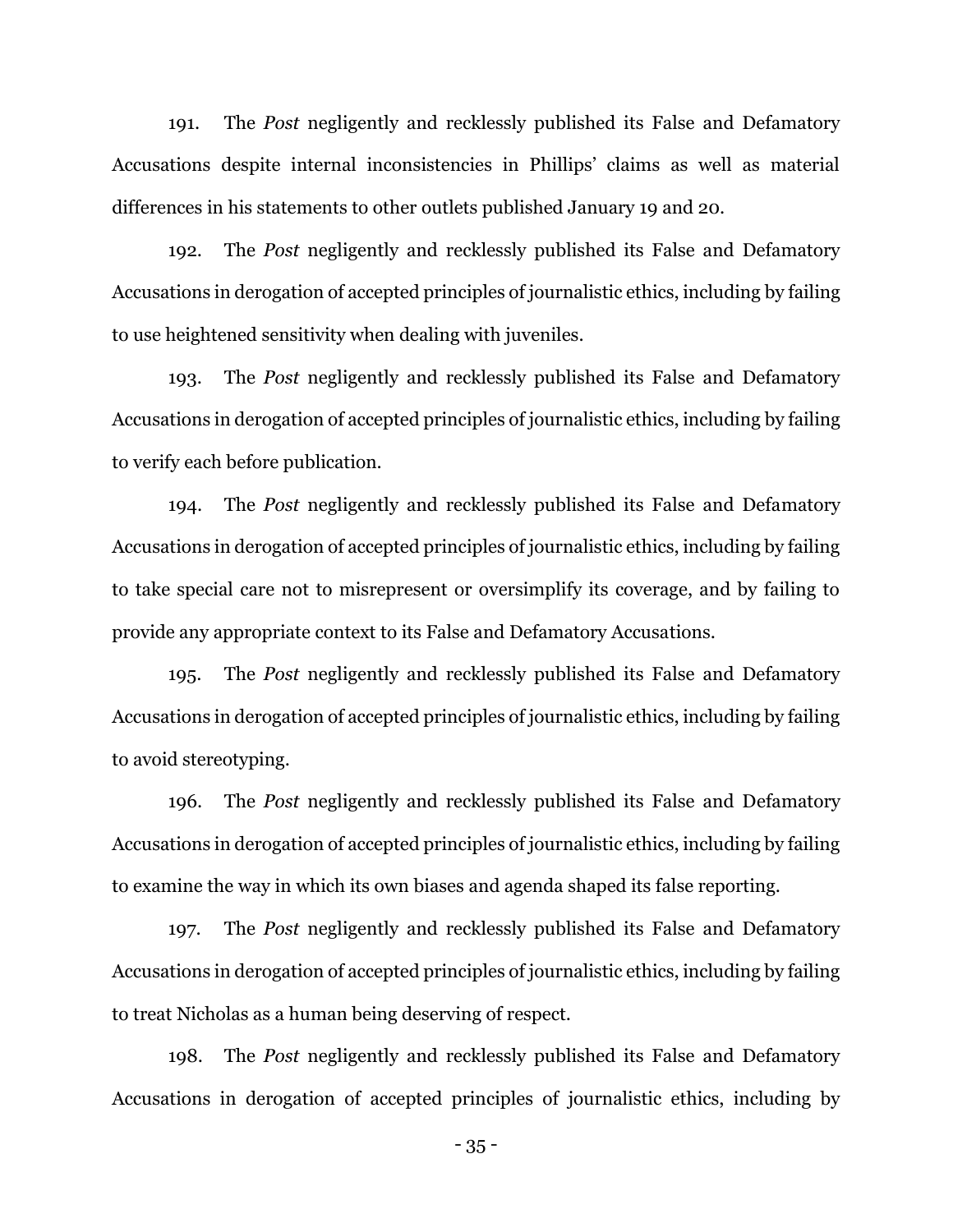wrongfully placing the anti-Trump, anti-Catholic, and pro-life agenda over the harm its False and Defamatory Accusations caused to Nicholas.

199. At the time of its initial reporting of and concerning Nicholas, the Post did not know Nicholas' age and did not make any reasonable attempt to ascertain it despite the general knowledge that Nicholas was a high school student.

200. Nicholas' counsel propounded a demand for retraction upon the *Post* on February 14, a copy of which is attached hereto as Exhibit L.

201. The *Post's* actual malice is further evidenced by its failure to retract is False and Defamatory Accusations.

202. The *Post* published its False and Defamatory Accusations with common law malice, including because it intended to harm Nicholas because he was a white, Catholic boy wearing a MAGA hat, and consciously ignored the threats of harm that it knew would inevitably ensue, in favor of its political agenda.

203. The *Post* published its False and Defamatory Accusations with common law malice, demonstrated by its failure to retract its False and Defamatory Accusations despite the harm and danger it knew would be inflicted upon Nicholas.

204. The *Post* published its False and Defamatory Accusations with common law malice, including because it callously ignored the consequences of its actions upon a minor child.

#### **DAMAGES**

205. The publication of the False and Defamatory Accusations directly and proximately caused substantial and permanent damage to Nicholas.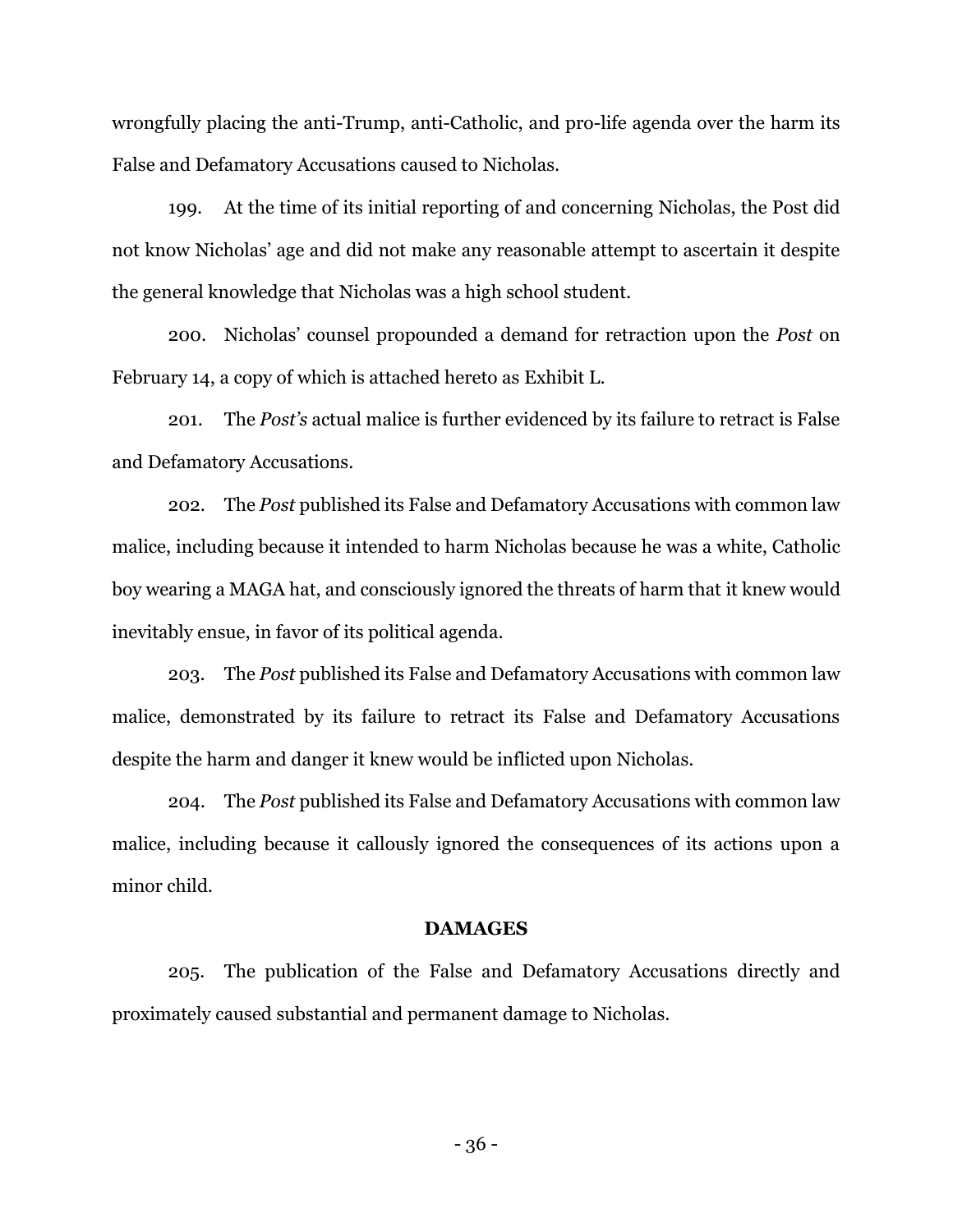206. The False and Defamatory Accusations were republished by third-parties and members of the mainstream and social media mob of other bullies, which was reasonably foreseeable.

207. The False and Defamatory Accusations against Nicholas are defamatory *per se*, as they are libelous on their face without resort to additional facts, and as clearly demonstrated here, Nicholas was subjected to public hatred, contempt, scorn, obloquy, and shame.

208. As a direct and proximate result of the False and Defamatory Accusations, Nicholas suffered permanent harm to his reputation.

209. As a direct and proximate result of the False and Defamatory Accusations Nicholas suffers and will continue to suffer severe emotional distress.

210. As a direct and proximate result of the False and Defamatory Accusations Nicholas is forced to live his life in a constant state of concern over his safety and the safety of his family.

211. The *Post* published its False and Defamatory Accusations with actual malice and common law malice, thereby entitling Nicholas to an award of punitive damages.

212. The *Post's* conduct was outrageous and willful, demonstrating that entire want of care that raises a conscious indifference to consequences.

213. Nicholas is entitled to an award of punitive damages to punish the *Post* and to deter it from repeating such egregiously unlawful misconduct in the future.

**WHEREFORE**, Nicholas respectfully prays:

(a) That judgment be entered against the *Post* for substantial compensatory damages in an amount not less than Fifty Million Dollars (\$50,000,000.00);

- 37 -